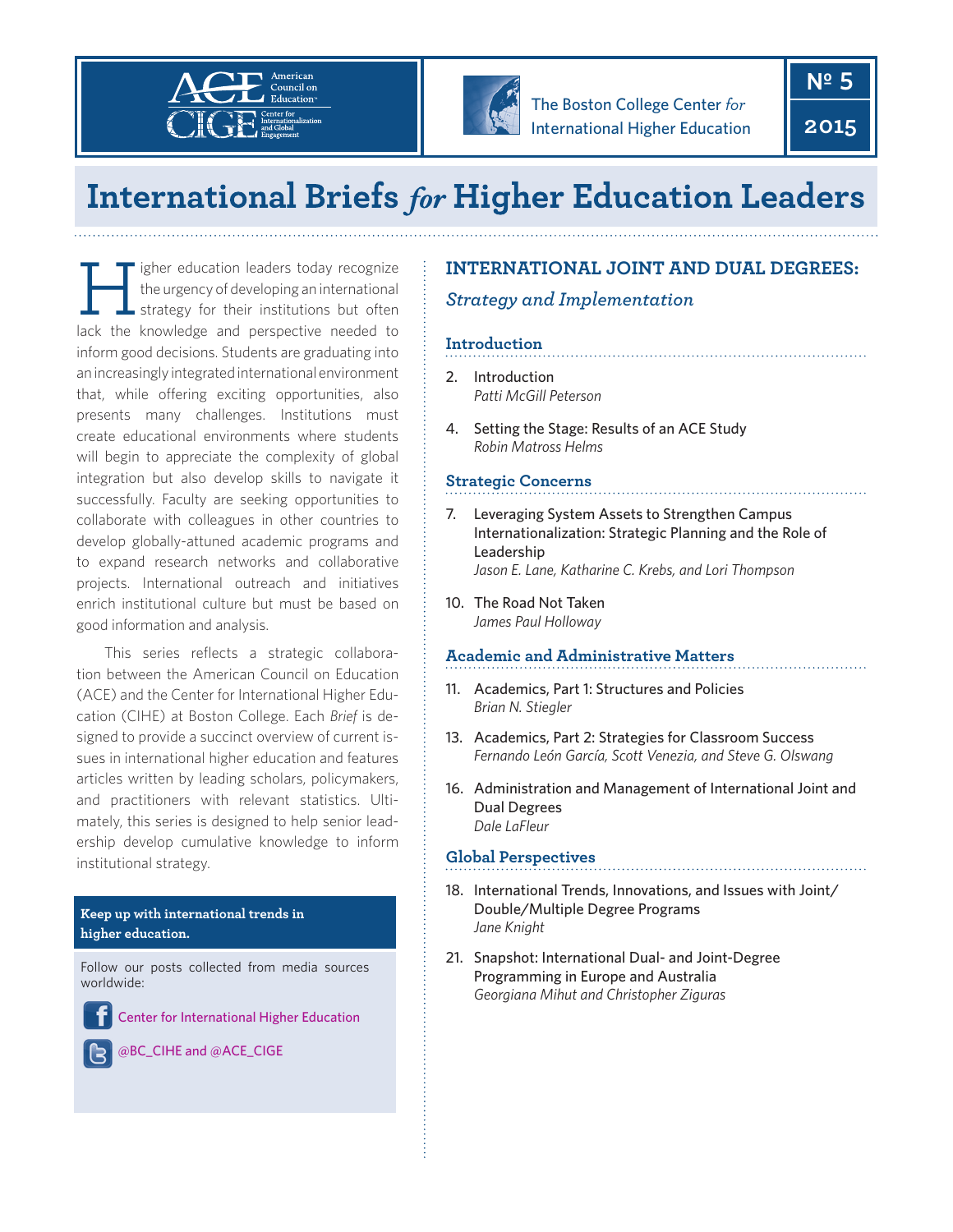# **Introduction**

s colleges and universities consider their place in an ever-globalizing world, an increasing number are seeking<br>to expand their international activities and deepen their engagement with partners abroad. International<br>joint to expand their international activities and deepen their engagement with partners abroad. International  $\blacktriangle$  joint and dual degrees are emerging as a strategy by which institutions can move beyond individual faculty and course-level collaborations to establish on-going, multidimensional partnerships. Proponents of such programs assert that they can facilitate student mobility and can contribute to curriculum internationalization efforts; other purported benefits include increased employability of graduates, revenue generation for the institution, and quality improvement through the sharing of good practices.

The challenges entailed in joint and dual degrees, however, are not insignificant. Administrative issues related to strategic planning, funding, identifying partners, accreditation, and regulatory compliance must be addressed, and require the involvement and coordination of multiple campus offices. In the academic realm, policies for credit transfer, general education requirements, and course equivalencies must be aligned between the two collaborating institutions, which can entail significant time and negotiation. Differences in language, culture, pedagogy, and other aspects of the classroom experience often need attention in order to maximize student learning and success.

More broadly, ACE's recent report, *Mapping International Joint and Dual Degrees: U.S. Program Profiles and Perspectives*, brings to light some concerns about the purpose and impact of collaborative degree programs—at least in the United States. Most notably, among the institutions surveyed, enrollment in joint- and dual-degree programs administered by US institutions is heavily skewed toward students from the partner country; participation of American students is limited, and study participants were not optimistic that this situation is likely to change. Given this imbalance, collaborative degree programs may be more of a proxy for recruiting international students and are likely to contribute to the continuing "imbalance of trade" in outward and inward flows of students. The data also reveal geographic imbalances; partner institutions are concentrated in Europe and Asia, with almost no representation in Africa. These issues are worthy of note by institutions that wish to engage their US-based students in international education and to establish truly collaborative, reciprocal relationships with a diversity of international partners.

The following articles explore these and other key issues related to the development and implementation of international joint and dual degree programs. Authors draw on the experiences of their own institutions to illustrate the practical realities of such programs, and how they have addressed and overcome strategic, administrative, and academic challenges. Data from ACE's recent study frame the discussion and highlight important considerations from the US perspective. Insights on international trends and emerging program models are also included to provide a broader perspective and contextualize the US experience.

Our goal in this Brief is to help institutional leaders assess not only the potential benefits and challenges of international collaborative degree programs, but how they align with and contribute to broader institutional internationalization and global engagement strategies. Thinking critically about the purpose and goals of such programs, we hope, will in turn guide the development of sound, sustainable collaborations that benefit all students, faculty, and institutions involved, and enhance the global higher education enterprise as a whole.

Patti McGill Peterson

*Presidential Advisor for Global Initiatives American Council on Education* 

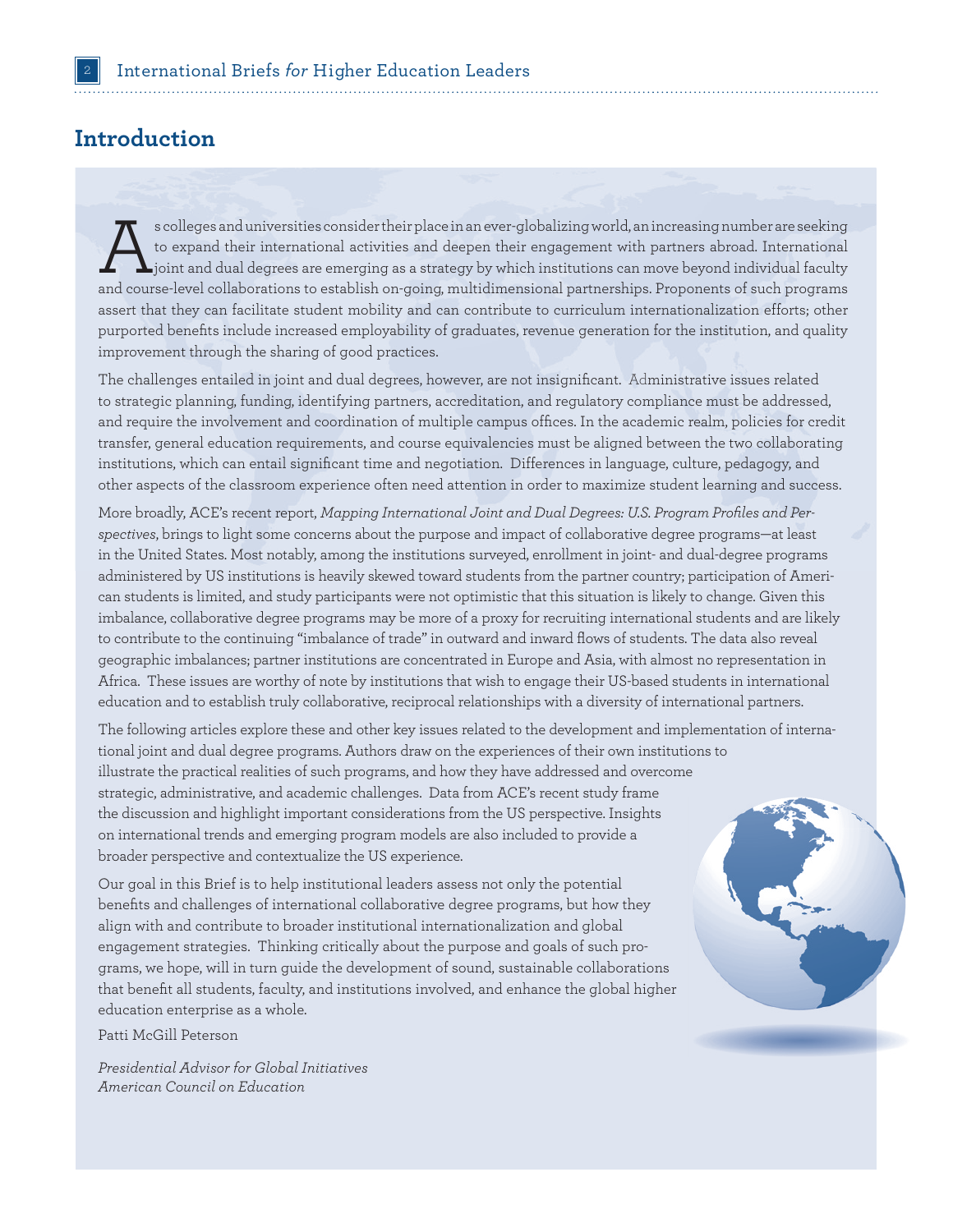# **Contributors**



**James Paul Holloway** is Arthur F. Thurnau Professor of Nuclear Engineering and Radiological Sciences, and Vice Provost for Global and Engaged Education at the University of Michigan (U-M). As

Michigan's senior international officer, he is responsible for international travel policy and safety and focused on the ways in which the U-M engages the world through both scholarship and education.



**Jane Knight** of the Ontario Institute for Studies in Education, University of Toronto, focuses her research on the international dimensions of higher education at the institutional, national, regional, and

international levels and has worked in over 70 countries with universities, governments, and United Nations agencies.



**Katharine C. Krebs** is Vice Provost for International Affairs at Binghamton University. She holds a bachelor's degree in Latin American Studies, a master's and PhD degree in Spanish, and has established in-

ternational partnerships around the world. Her prior experience includes refugee resettlement work and teaching English as a Second Language, Spanish language, and Latin American literature. She is a recipient of the SUNY Chancellor's Excellence Award and a Korean Fulbright Administrator's Program participant.



**Dale LaFleur** is the director of institutional relations in the Office of Global Initiatives at the University of Arizona (UA). Her career in international education, focusing on the development of international part-

nerships and student mobility and leadership programs, spans over 15 years. She holds an MA in student development administration from Seattle University and is pursuing her PhD at the Center for the Study of Higher Education at UA.



**Jason E. Lane** is vice provost for academic planning and strategic initiatives at the State University of New York (SUNY), where he leads the global engagement strategy for SUNY. He is also an associ-

ate professor and codirector of the Cross-Border Education Research Team (C-BERT) at SUNY-Albany. A Fulbright New Century Scholar, he has written broadly on the impact of globalization on internationalization efforts.



**Fernando León García** has served as President of CE-TYS University (Centro de Enseñanza Técnica y Superior) since 2010 and previously as chancellor of City University of Seattle's International Division. He

is a board member, or holds other leadership positions, in a range of international education organizations and associations.



**Georgiana Mihut** is a doctoral student in the Boston College higher education program and a research assistant at the Center for International Higher Education. Her research interests concern

the impact of university reputation on the employability of graduates, quality assurance in higher education, higher education as a socially responsible actor, and international higher education. Ms. Mihut is also the current chair of the Course Quality Advisory Board of the Erasmus Mundus Student and Alumni Association.



**Steven G. Olswang** JD, PhD, is the provost and vice president for academic affairs at City University of Seattle. Dr. Olswang is responsible for all academic programs of the university, which operates in 28 lo-

cations in 9 countries. Dr. Olswang was a visiting professor at the University of Cambridge and the University of Reading (United Kingdom) as a Fulbright Academic Administrative Fellow.



**Brian N. Stiegler** earned his PhD in Spanish at the Pennsylvania State University. He has served on the faculty of the Department of Modern Languages at Salisbury University since 1998. He is currently as-

sistant provost for international education at Salisbury University and has served as the director of the Center for International Education since 2006.



**Lori Thompson** is director of international programs within the Office of Global Affairs (OGA) of the State University of New York (SUNY), where she oversees and coordinates the support provided by

OGA to SUNY's 64 campuses, including system-wide international initiatives, campus internationalization, education abroad, and overseas academic programs.



**Scott Venezia** is dean of the College of Business and Management for CETYS University System, Mexico. He holds an undergraduate degree in management, an MBA with a concentration in finance,

and a doctoral degree in business management. Scott is an American Council on Education Fellow, Class of 2010/2011, and a graduate of NAFSA's Academy 10 and ACE's Institute for Leading Internationalization.



**Christopher Ziguras** is deputy dean, international of RMIT University's School of Global, Urban and Social Studies, and vice president of the International Education Association of Australia. His research fo-

cuses on globalization processes in education, particularly the regulation of cross-border provision, and his latest book, *Governing Cross-Border Higher Education*, was recently published by Routledge.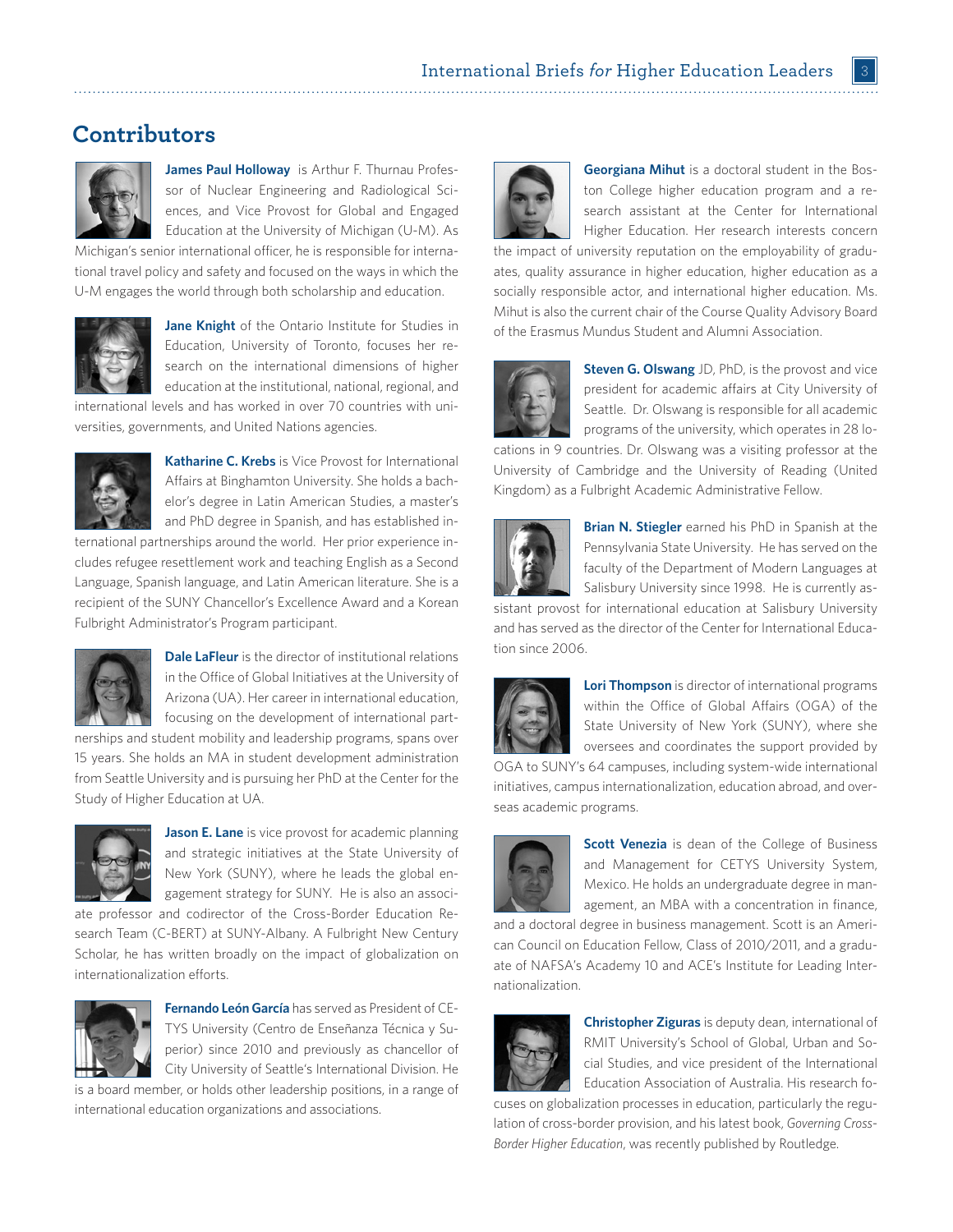# **Setting the Stage: Results of an ACE Study**

#### **Robin Matross Helms**

s colleges and universities consider their place in<br>an ever-globalizing world, an increasing number are<br>seeking to expand their international activities and<br>deepen their expansions with partners abroad laters. an ever-globalizing world, an increasing number are deepen their engagement with partners abroad. International joint and dual degrees are emerging as a strategy for institutions to move beyond individual faculty and courselevel collaborations to establish on-going, multidimensional partnerships. In terms of their prevalence in the United States, American Council on Education's (ACE) *Mapping Internationalization on U.S. Campuses* (2012) study found that, as of 2011, 18 percent of responding institutions offered international dual-degree programs, arranged with non-US partners to their "home campus" students, and 13 percent offered joint-degree programs. Another 16 percent were in the process of developing such programs or collaborative nondegree certificate programs at the time of the survey.

In 2014, ACE conducted a follow-on study (ACE, 2014) to further explore the international joint- and dual-degree landscape in the United States and gain a more complete understanding of the experiences of colleges and universities, as they develop and administer these programs. Through a survey and interviews with representatives of institutions that indicated in the *Mapping* survey (ACE, 2012) that they were operating such programs or were in the process of developing them, ACE gathered information about institution and program characteristics and policies, academic focus areas, partner locations, and programmatic challenges, as well as the role of joint- and dual-degree programs in broader institutional strategy and planning. Valid survey responses were received from 134 institutions, which included data about 193 individual joint- and dual-degree programs administered by those institutions.

Overall, the results indicate that international joint and dual degrees are gaining traction. However, there are some important concerns and challenges that institutional leaders should consider, as they develop (or choose not to develop) such programs with partners abroad.

### **Planning-Policy Inconsistencies**

While nearly half of survey respondents reported that international collaborative degrees are mentioned in strategic planning documents or are currently being incorporated into such documents, only 15 percent indicated that their institutions have a specific policy in place that encourages



the development of international joint degrees; 18 percent reported a policy to encourage dual degrees. Examples of such policies and related practices cited by respondents included "competitive internal funds to support development of collaborative degree programs," and "agreements with the registrar's office regarding credit transfer and degree audit [which] encourage dual degrees."

In some cases, respondents indicated that while no formal policy exists, there is an "unofficial" policy or "understanding" that these programs are encouraged. Overall, however, the results suggest a disconnect at many institutions between the "theory" that joint- and dual-degree programs are strategically important and the "practice" of operationalizing them. This may have important implications in terms of resource allocation, faculty buy-in, the engagement of key stakeholders around campus, and ultimately the ability to get such programs off the ground.

# **Low US Student Participation**

Nearly two-thirds (63 percent) of programs enroll only students from the partner country, while about one-third enroll a mix of US and foreign students. Just 4 percent of programs included in the survey enroll only US students. The heavy enrollment of non-US students raises questions about the intended purpose of international joint and dual degree programs, as well as the expected benefits to participants.

The data suggest—and when interviewed, a number of respondents agreed—that joint- and dual-degree programs may be serving primarily as a mechanism for US institutions to recruit international students. Particularly in the case of

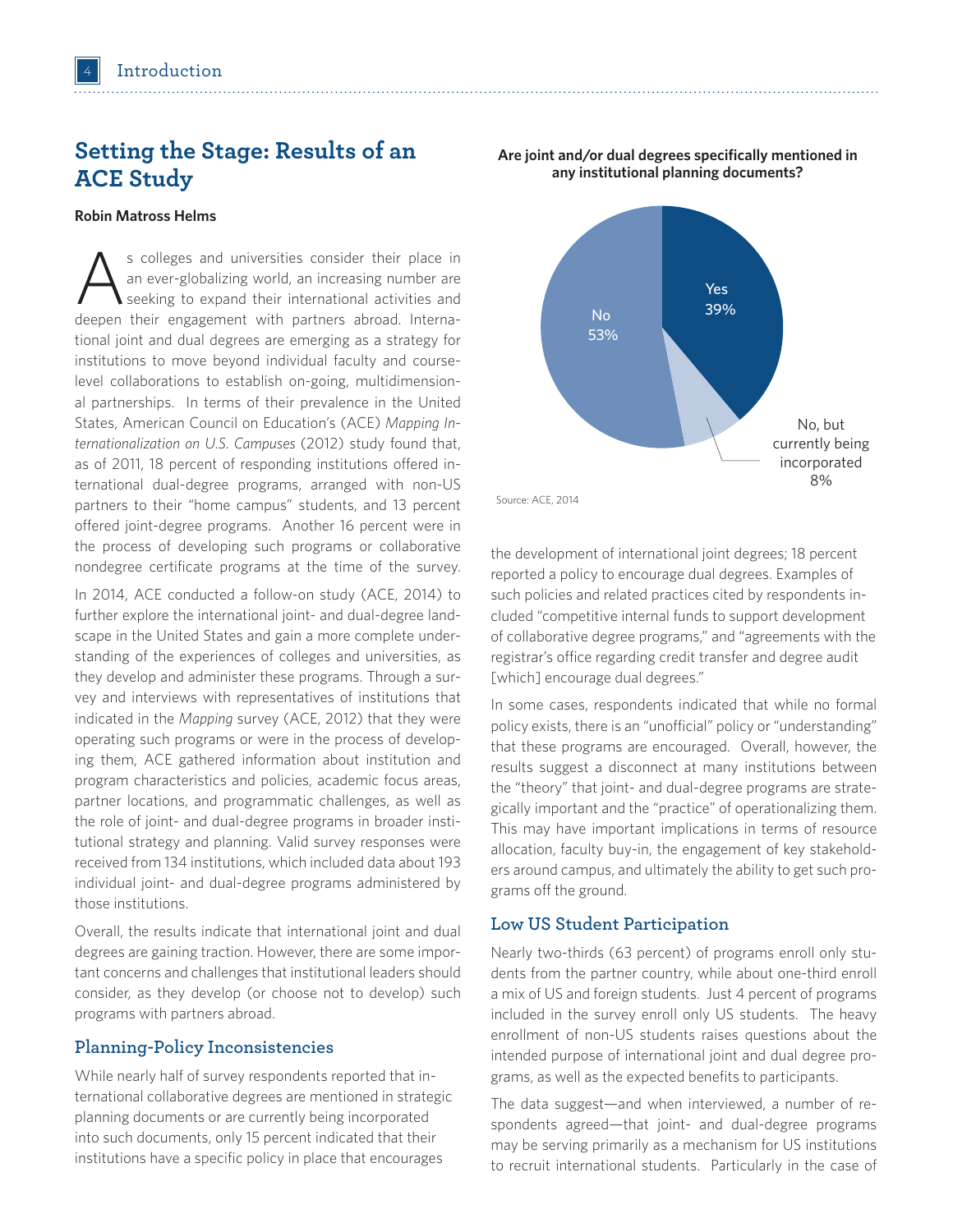dual-degree programs in which each institution sets its own requirements and awards degrees independently, there may be little interaction between the two partner institutions and their faculty, or any engagement beyond the transfer of credits back and forth. One respondent noted that collaborative degree programs are attractive in terms of recruiting abroad because they are "controlled," and students have essentially already been "vetted" through the partner institution's admission process.

A number of respondents indicated that they would like to see more outbound student mobility and greater reciprocity in collaborative degree programs, but they are not optimistic



Source: ACE, 2014

about such prospects. US study-abroad rates are low in general, while the extra work required to fulfill requirements of two institutions may be an additional disincentive for many US students to pursue a joint or dual degree. Respondents also questioned the "value added" of a foreign credential for US students, other than for those working in particular fields (e.g., international relations), or intending to pursue employ-



**Program Enrollment**

#### S*ource:* ACE, 2014

Note: Total also includes data from a small number of programs at associate-level institutions. Total percentages add to more than 100 percent due to rounding within the individual categories.

ment with international organizations. The lack of participation by American students raises questions about the extent to which US institutions are realizing the (nonfinancial) purported benefits of joint and dual degrees, such as increased (outbound) mobility and curriculum internationalization.

### **Emphasis on Europe and Asia**

By far, the most common partner country was China, which accounted for over one-third (37 percent) of the programs included in the survey. France was the second-most common partner, followed by Turkey, Germany, and South Korea. The prominence of these five countries is broadly consistent with student mobility patterns for US institutions; China, South Korea, and Turkey are among the top-10 sending countries for students coming to the United States, while France and Germany are among the top study-abroad destinations for US students (Institute of International Education, 2013).

The lack of representation of other regions of the world raises questions about geographic balance, and the extent to which global engagement—at least in this form—by US institutions is truly global. Looking forward, a number of respondents expressed interest in other countries and regions, but also foresaw some notable challenges. For example, South Asia and India are areas of particular interest, especially for technology programs, but one respondent acknowledged that financial considerations are likely to present challenges. Another noted interest in establishing programs in the Middle East, but sees immigration policies and related issues as a potential stumbling block. The same respondent would like to pursue programs in Africa for "humanistic reasons"; in her view, the region generally is not ready for collaborative degrees, but "needs to be explored" and kept on the radar for the future.

#### **Partner Institution Locations**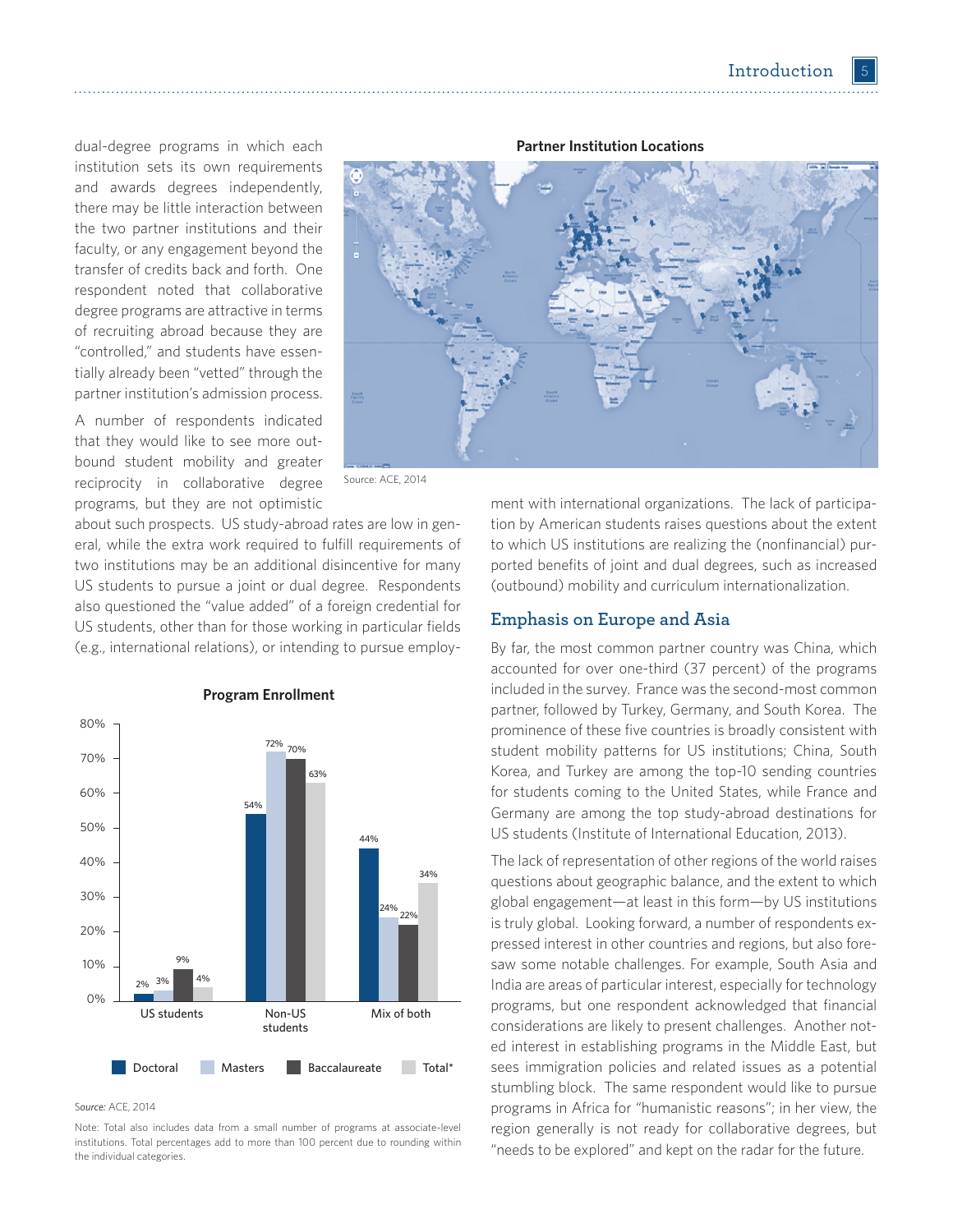### **Academic Versus Administrative Challenges**

Over two-thirds of respondents reported that their programs had faced challenges in terms of course equivalencies, language, and cultural differences. Just under 60 percent of respondents reported that teaching and grading methodologies posed difficulties. In follow-up discussions, multiple respondents noted that, at the undergraduate level, ensuring the program curriculum allows students to fulfill their institutions' general education requirements can also be a significant challenge.

*The results suggest a disconnect at many institutions between the "theory" that joint- and dual-degree programs are strategically important and the "practice" of operationalizing them.* 

In contrast, a majority of respondents reported that their programs had faced no challenges related to legal/regulatory issues and health/safety issues. However, the relatively low levels of perceived challenge should not be taken as an indication of lack of concern. Rather, respondents concurred that it is likely reflective of the increasing prevalence of joint- and dual-degree programs and the maturing of the procedures and processes surrounding their implementation; as a result of time and experience, good practices, standards, and strategies have been established, and solid information is available to guide program administrators as they work through these issues.

## **To Watch: Academic Freedom**

Somewhat surprisingly, given high-profile cases that periodically arise in the media, academic freedom was not among the top challenges cited by respondents; in fact, for over three-quarters (78 percent) of the programs included, respondents indicated that they had faced *no* challenges in this area. Respondents speculated that the relatively low numbers of American respondents' students participating in joint- and dual-degree programs—and the fact that they entail little mobility of US faculty involved in these programs largely explained why academic freedom concerns have rarely arisen in their experience.

Still, academic freedom should not be discounted as an important issue for joint and dual degree programs. For

example, there may be ramifications beyond the end of a given program—such as when students from abroad become accustomed to American norms around academic freedom and then return to their home countries. Institutions should consider what kind of support will be made available to those (albeit small number of) faculty and students who do find themselves in situations where academic freedom is problematic. Disputes over academic freedom can jeopardize partner relationships; thoughtful consideration of these issues at the planning phase, as well as keeping them "on the radar" as relationships evolve, is critical.

### **Commitment: Key to Success**

In the international education field, joint and dual degrees are a familiar concept; there is general consensus on basic definitions, and a common understanding of the core elements of such programs. Working through the quantitative and qualitative components of the ACE (2014) study, however, revealed the complexity and nuances that lie beneath what initially seems like a fairly straightforward idea; and the myriad forms these programs take in practice.

Perhaps the most important take-away from the study (ACE, 2014) is that joint and dual degrees are like fingerprints; recognizable as a category, but no two are exactly alike. Certainly, it is possible to develop a general template for MOU's (Memoranda of Understanding), for example, or to implement a common financial model across programs, and anticipate some challenges based on others' experiences. However, the details—particularly in terms of academics and curricula—as well as the particular challenges that will inevitably arise, are specific to each individual program. Moreover, as conditions shift and programs evolve, new issues, challenges, and decision points emerge, requiring ongoing attention and adaptation.

Institutions should thus approach joint and dual degrees with the clear understanding that substantial work and resources will be required—both at the outset and over time. Mission and strategic goals, existing academic policies, budgetary realities and tolerance for financial uncertainty, and faculty and staff enthusiasm and engagement, among other institutional factors, should inform decisions about whether it makes sense to pursue international collaborative degrees at all, and should guide choices about the structure of individual programs.

#### **REFERENCES**

American Council on Education. (2012). *Mapping internationalization on U.S. campuses: 2012 Edition.* Washington DC: Author. Retrieved from http://www.acenet.edu/news-room/Pages/2012-Mapping-Internationalization-on-U-S--Campuses.aspx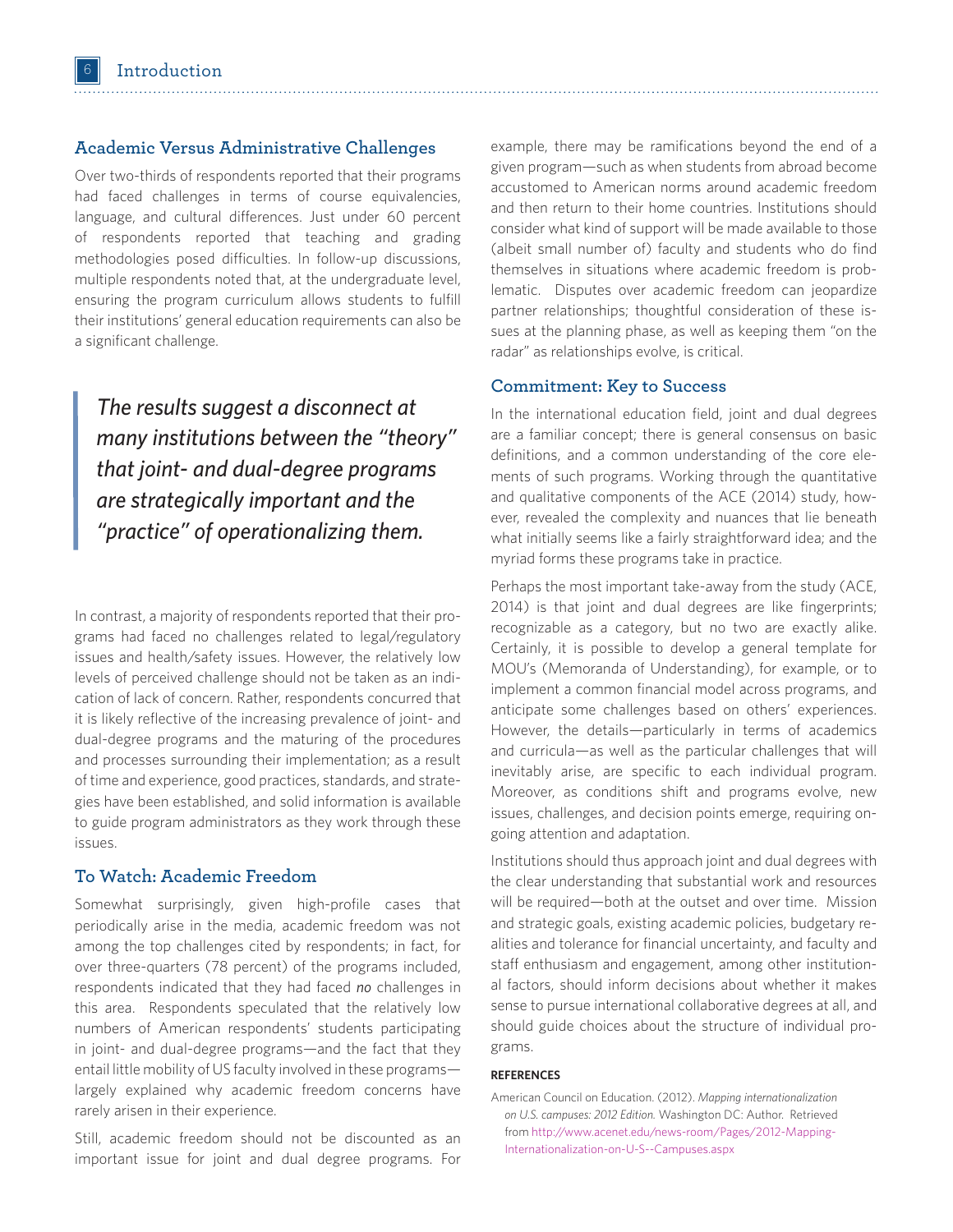American Council on Education. (2014). *Mapping international joint and dual degrees: U.S. program profiles and perspectives.* Washington DC: Author. Retrieved fro[m http://www.acenet.edu/news-room/Documents/](http://www.acenet.edu/news-room/Documents/Mapping-International-Joint-and-Dual-Degrees.pdf) [Mapping-International-Joint-and-Dual-Degrees.pdf](http://www.acenet.edu/news-room/Documents/Mapping-International-Joint-and-Dual-Degrees.pdf) 

Institute of International Education. (2013). *Open doors.* Retrieved from http://www.iie.org/Research-and-Publications/Open-Doors/Data

# **Definitions and Variations**

For ACE's recent study on international joint and dual degrees, the following **definitions** were used:

**Joint-degree program:** A degree program that is designed and delivered by two or more partner institutions in different countries. A student receives a **single** qualification endorsed by each institution.

**Dual-degree program:** A degree program that is designed and delivered by two or more partner institutions in different countries. A student receives a qualification from **each** of the partner institutions. Such programs are also referred to as "double" degrees.

These were the definitions given to survey respondents. However, there are important nuances and variations in program type that came out in the survey results and follow-up interviews. Joint-degree programs are more straightforward in terms of definition; upon completion of a mutually determined curriculum, students receive one degree (although they may receive two separate diplomas). On a student's resume, she or he might write, "B.S. in biology from U.S. University and Partner University."

Dual-degree programs, however, come in a wider variety of stripes. Students may receive the same degree from both institutions (e.g., a bachelor's in English from each); in other cases students receive degrees in two different fields (e.g., a master's in public policy and a master's in development). Or, there may be two degrees at two different levels (e.g., a bachelor's from one institution and a master's from the other). Mechanisms for facilitating these programs include credit transfer and/or "double counting" of credits, allowing courses taken at a partner institution to serve as prerequisites for higher-level courses, and requiring fewer credits for degree completion than for the equivalent standalone degrees.

# **Leveraging System Assets to Strengthen Campus Internationalization: Strategic Planning and the Role of Leadership**

**Jason E. Lane, Katharine C. Krebs, and Lori Thompson**

In 2001, the State University of New York (SUNY) entered<br>into a system-level agreement with the Turkish Higher Edu-<br>cation Council (YÖK), the first effort by SUNY to facilitate a<br>system led compus besed dual dorse program. n 2001, the State University of New York (SUNY) entered into a system-level agreement with the Turkish Higher Edusystem-led, campus-based dual-degree program. This agreement established a framework through which Turkish students can pursue a dual-degree program, by taking courses at their home institution in Turkey and on one of the SUNY campuses.

Using the SUNY-Turkey program as a case example, this article addresses strategic issues surrounding international jointand dual-degrees, including the rationale for choosing this mode of global engagement, program planning, the role of senior leadership, and contributions of these programs to internationalization efforts and broader institutional strategies. We include the perspectives of both the SUNY system as a whole and individual institutions, drawing on the experience of Binghamton University—one of the original participating SUNY campuses—to illustrate key points.

## **Goals and Rationale**

When development of the Turkey program began in 2000, international education was just emerging as a strategic priority for SUNY—despite decades of engagement in international education efforts, primarily overseeing the system's study abroad consortium. There was not yet a comprehensive, formal system-level strategic plan for SUNY's global engagement. At the same time, individual institutions within the system were increasingly focusing on their own international education efforts; Binghamton University, for example, had just been through a decade of expansive thinking, articulating clear intentions to progressively internationalize across all divisions. National recognition of Binghamton's *Languages Across the Curriculum* program meant institutional leaders were keen to be at the forefront of curricular innovation in international education. With global engagement becoming a strategic goal for a number of other SUNY institutions as well, the Turkey program was embraced at the system level as a way to take advantage of system assets in order to strengthen *campus-level* internationalization.

The overarching strategic goal for the partnership itself was to leverage SUNY's scale as a system to create a meaningful, multifaceted, long-term partnership that could grow to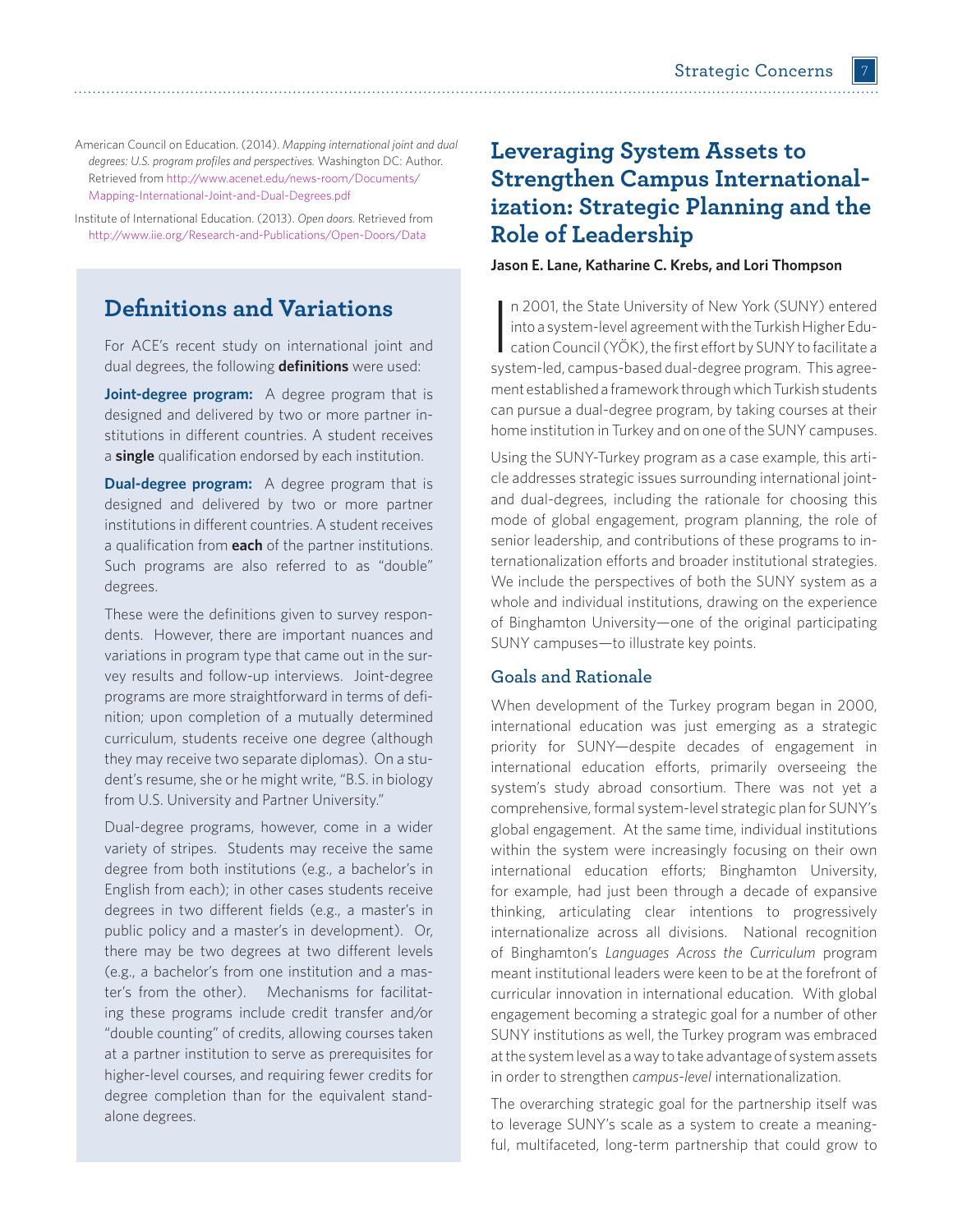include more campuses and possibly be replicated in other countries. The idea was to go beyond the traditional student and faculty exchange relationships and develop a framework for a broad, yet intimate partnership, that included many aspects. The decision to make the joint/double degree the heart of the relationship allowed for the creation of a tangible and formal foundation, on which other activities could be built and sustained (e.g., institutional information and data sharing, student and faculty exchange, study abroad, faculty research collaboration, etc.).

At the outset, both sides decided to focus on the mobility of Turkish students, primarily to address the goal of YÖK in increasing opportunities for Turkish students to attend university at the baccalaureate level. In Turkey there was a significant capacity shortfall in higher education, with the 1.3 million students taking the annual university entrance exam vying for 300,000 seats. Dual-diploma partnerships would make additional seats available, when the students were in residence at the SUNY partner for about half of the degree program. Given the critical need resulting from this shortfall, YÖK and SUNY decided against making the program development contingent upon creating mirror-image opportunities for American students and set this as a secondary goal, which would also need considerable attention. American students have benefitted in many ways from the presence of Turkish students on campus, and revenue has been reinvested by SUNY to support the participation of American students in study-abroad programs. The number of study abroad programs with Turkish partners has more than doubled since the partnership began.

## **Program-Level Strategic Planning**

In order for the initiative to accomplish its objectives, it was crucial to establish a strategic and symbiotic relationship between the system and the campuses involved. The system could leverage its size, scope, and scalability to attract partners with similar characteristics and create partnership opportunities that might not otherwise be possible for campuses. Yet, the students, faculty, programs, and degrees exist at campuses; and thus, the success of any system-to-system partnership would depend on the interest and willingness of campuses to engage. Given this need to balance top-down and bottom-up engagement, clearly defining the roles of the system versus the institution became an important first step in strategic planning for the program.

Initially, the primary roles of system staff were to overcome key challenges, such as meshing the regulatory frameworks of SUNY and YÖK, matching individual SUNY institutions with Turkish partners, and securing funding to support the program in its early years (e.g., from the US Department of State and the Turkish Fulbright Commission). Now, on-going system-level activities include marketing the programs in Turkey, coordinating student application information from the Turkish central placement system, providing in-country student support services (such as visa and predeparture informational sessions), and outreach to schools, businesses, and organizations.

At the campus level, during the program's initiation, each institution designated program coordinators at the senior administrative and departmental levels to work through the academic and management issues entailed in the development of individual degree programs. Delegations of faculty and staff from the SUNY institutions and their respective Turkish partner institutions were convened to design the curriculum and address potential problems, such as how to handle stu-

*American students have benefitted in many ways from the presence of Turkish students on campus, and revenue has been reinvested by SUNY to support the participation of American students in study-abroad programs.*

dents falling out of sync with the course sequence. These early discussions were important to create a robust relationship among the faculty and to minimize adjustments that would be needed after implementation. On an on-going basis, managing the student experience is a key institutional responsibility; for example, participating campuses have put in place strong advising practices, to provide guidance and support to help students deal with the cross-cultural academic adjustments due to teaching approaches and academic policies that are very different in the two countries' educational systems.

While many campus-to-campus partnerships sometimes fizzle through loss of a campus champion or lack of attention, the system-to-system arrangement provides opportunity to create strategic and ongoing renewal of the program. At all stages of the program, effective communication between SUNY system-level administrators and their counterparts on individual campuses has been critical to strategic planning. Modifications to program structure, for example, may be needed when there are changes in Turkish higher education policy; the system needs input from campuses about poten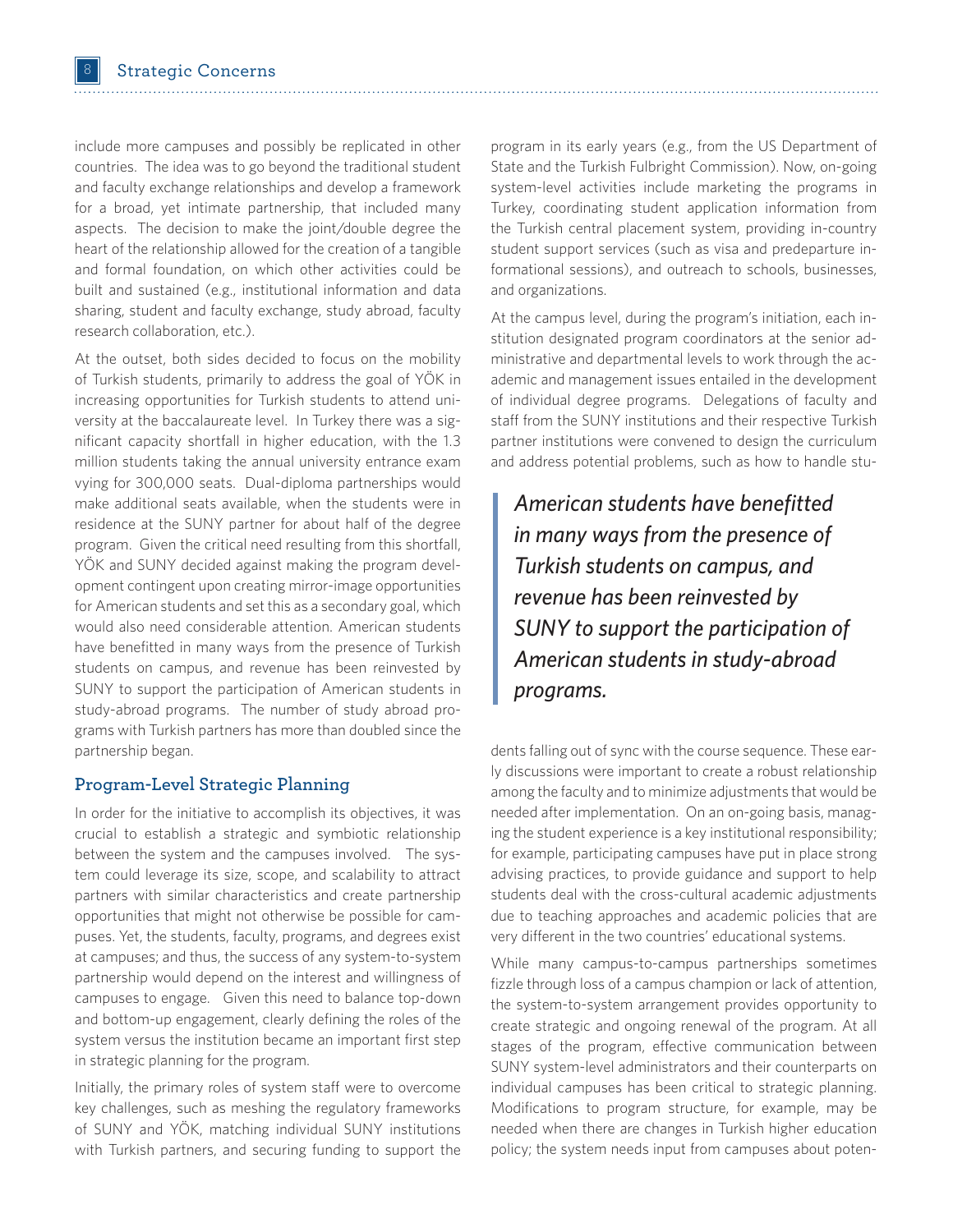tial programmatic impacts, in order to decide on a course of action. To this end, the SUNY system sponsors annual meetings for campus coordinators, which provide an opportunity to work through issues together and engage in collective strategic planning. The system staff spend considerable time managing the evolving aspects of the partnership, including orienting new faculty and staff, vetting new institutional partners, and incorporating additional academic fields in the program.

# **Role of Senior Leadership**

When SUNY and YÖK began exploring a high-level partnership to develop double-degree programs, no similar international program—admitting students through the central placement system (ÖSYM)—existed in Turkey. Faculty in Turkey and New York were quite skeptical about the feasibility of international dual-degree programs and there were no clear resources to support their work in developing such. It quickly became evident that involvement of senior SUNY leadership at both the system and campus levels would be needed to garner resources, gain faculty buy-in, and demonstrate commitment to high-level counterparts in Turkey.

Having chancellor-level support and engagement at SUNY from the earliest days of the program was essential for securing the support of the Turkish government and key nationallevel stakeholders. Senior SUNY staff continue to manage the program's relationships with YÖK, the US Department of State, and the US Embassy in Turkey.

At the campus level, the role of institutional leaders has evolved over the course of program development and implementation. At Binghamton, for example, the president's initial role was to bring deans and faculty to the table, to discuss whether a collaborative degree program would be feasible at the institution; they were asked to give the idea serious consideration, but were also assured that if it seemed that a high-quality program would not be possible, the institution could walk away. This understanding was important so that the faculty and staff who would actually carry out the program would have buy-in and would be making the commitment themselves.

Once the program was established, the role of senior institutional leaders changed. Over time, they have adjusted resource allocations to provide essential operations support, communicated a steady commitment to the projects and to advancing the partnerships to counterpart senior administrators in Turkey, and have used the successes achieved as a platform to challenge faculty and staff to build on this success.

# **A Cornerstone and Catalyst**

In the time since the Turkey program was initiated, global engagement has come to feature much more prominently as a SUNY system-level strategic priority. An important milestone was reached in 2009, when incoming chancellor Nancy Zimpher launched a new strategic plan, designed to capture the *Power of SUNY* to revitalize the New York economy in the wake of the Great Recession. One of the plan's six tenants, "SUNY and the World," proclaimed, "We will nurture a culturally fluent, cross-national mindset and put it to work improving New York's global competitiveness" (SUNY, 2010, p. 20).

This marked the first time there was a comprehensive, system-wide strategic vision for SUNY's global engagement. The idea was to provide a broad framework that would clearly indicate to constituencies inside and outside of SUNY that internationalization efforts were important, while also allowing flexibility for campuses to pursue such engagements in the ways that best aligned with their particular mission. Given its success over time, the Turkey dual-degree program became a cornerstone of efforts to carry out this strategy and a model for how the system could operationalize its high-levels strategic goals around internationalization.

At the campus level, the Turkey collaboration has helped institutions fulfill specific objectives, within internationalization strategic goals, and has served as a catalyst for advancing a broader internationalization vision and creating more ambitious strategic planning. At Binghamton University, for example, the program led to an increased capacity for the institution to adapt to and support additional diversity in its student body, through the enhancement of academic support services, residential life staff training and programming, and the development of new approaches to the services in units such as health services and career development. The program's success has given Binghamton the experience and confidence to pursue additional joint and collaborative degree programs, with the creation of new programmatic models at undergraduate and graduate levels. Nine additional programs have been established in five countries.

More broadly, the program has had an impact on the overall mission and vision of the institution as a whole. As momentum for global collaborations has increased, the commitment to contribute to international endeavors has come to be seen as a widespread responsibility, not just that of the international specialists. This change in ethos means that, rather than seeing the university as being in the process of internationalizing, many now describe the institution as an "international university."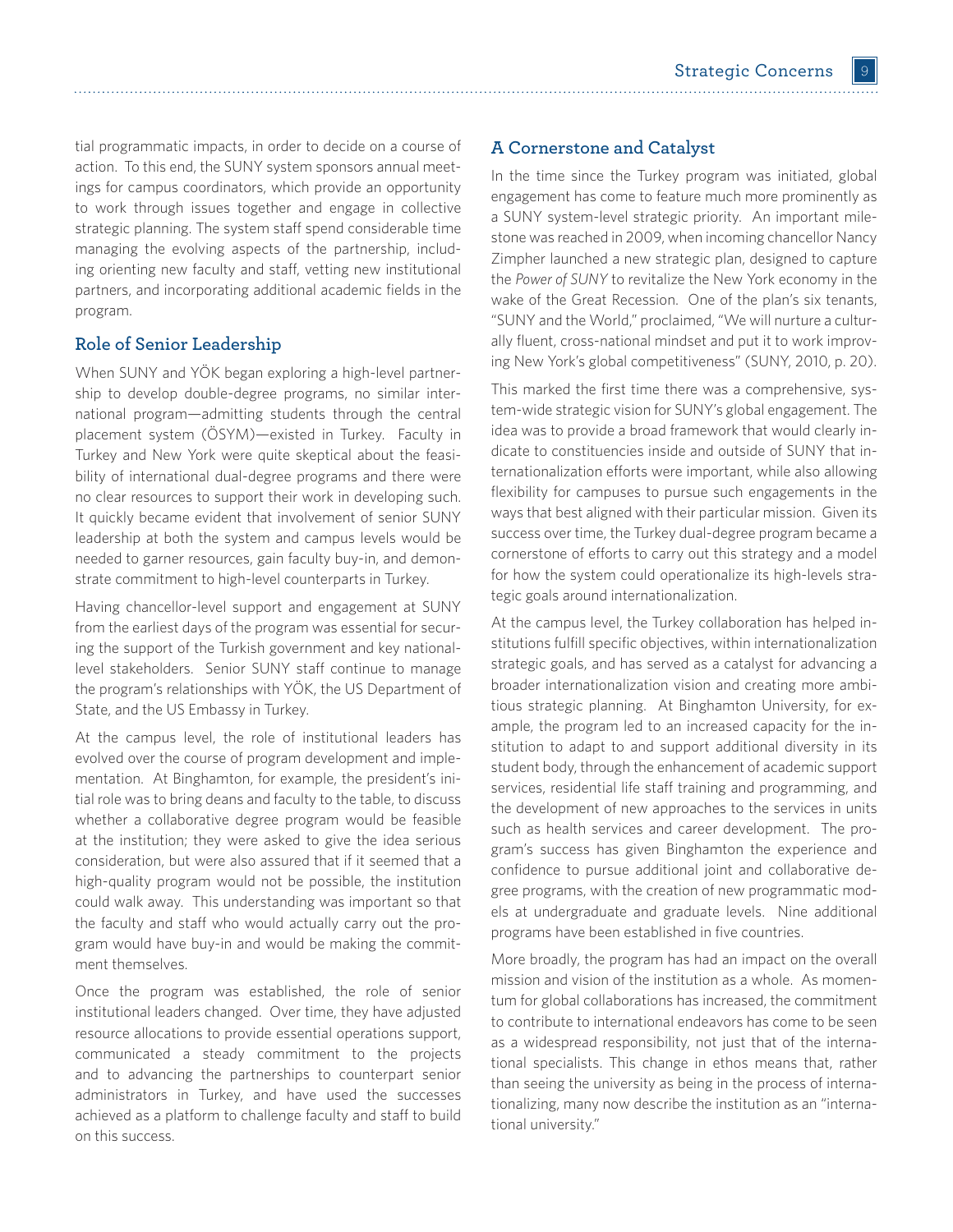# **Conclusion**

Fourteen years in, the programs between 12 SUNY campuses and 8 Turkish universities remain strong in terms of sustained enrollment (at a steady-state level of 1,500 students and more than 1,600 graduates). They continue fostering greater cultural awareness among students, strengthening inter-institutional ties, and establishing recognition of SUNY within Turkey and vice-versa. Graduates have found opportunities that utilize the language and intercultural agility they have acquired. Given this success, the program is likely to remain at the heart of SUNY's system-level and institution-level internationalization strategies, as well as their broader missions and overall strategies going forward.

#### **REFERENCES**

State University of New York. (2010). *Strategic plan 2010 & beyond*. The power of SUNY. Retrieved from http://goo.gl/xAUVyP

# **The Road Not Taken**

#### **James Paul Holloway**

International partnerships have value when they allow us to achieve something unique that neither of the partners could achieve alone. Within the constellation of international partnerships, dual- and joint-degrees seem to be all the rage. As institutions consider the best ways to organize dual- or joint-degrees and manage the complexities, one simple approach is often neglected: simply do not do them.

At the University of Michigan, we have chosen not to pursue joint-degree programs with partners abroad, and also to steer clear of a common type of dual-degree program: one that awards two diplomas to a single student, each in the same field, each from a different institution and for the same body of degree work. In making this decision, we asked ourselves two questions: 1) would we do this within our own institution? 2) would we do this with another institution within the same country—say, the state college one state over?

If a dual-degree leads to a bachelor's in history from two universities for a single body of work, the absurdity seems easily revealed by wondering: would we give a single student two bachelor's degrees in history in our own institution? If not (and I suspect we would not), why do we do it across two institutions? What is it about these two diplomas that allows the student to demonstrate something different and unique? Is that unique difference made clear by the simple acquisition of two diplomas, framed and hung side-by-side on the wall? Dual degrees can very easily become mere credential inflation, resulting in two students who did very similar work having very different credentials: one has one diploma and another who really did nothing that different, has two. This can lead to erosion of the brand and reputation of both institutions, and can lead to a loss of meaning of the degree. If I can get two degrees for the price of one, are these degrees worth much?

If dual degrees of this type are problematic, perhaps joint degrees, in which a single body of work leads to a single degree and diploma, are more palatable. Let's apply the second test: Should the University of Michigan (UM) and Ohio State University (OSU) jointly award a bachelor's degree in history? Why would this even be necessary? A student can certainly use credits at the UM that were awarded by OSU, to complete the bachelor's in history. Why should both schools stamp the degree? This, too, can lead to erosion of the brand and reputation of both institutions. The value of the degree is closely tied to the institution that is responsible for ensuring the quality of the academic work behind it. Who is responsible for this joint degree? The Board of Regents (in the case of UM) and Board of Trustees (at OSU) in fact award each of our degrees, so both must somehow award this joint degree together. But these boards have different constituencies and different goals. In 20 years, if an alumnus(a) or employer wants to check that a student actually received a joint degree from the distant past, whom do they ask? Either university? Or is one designated the primary contact? Which registrar is responsible?

We too often are playing into the desire of students to inflate credentials. There are other ways to incentivize and recognize student participation in our international partnerships. If our goal is to promote student mobility and comparative learning, programs in which students earn a bachelor's degree from one institution and a master's degree from the other are a good model. Many of our institutions already have structures for bachelor's/master's combinations that allow some managed double counting of credits between the undergraduate and graduate degree. It is relatively simple to extend these programs to an international partner, with the shared credits managed through standard transfer credit processes.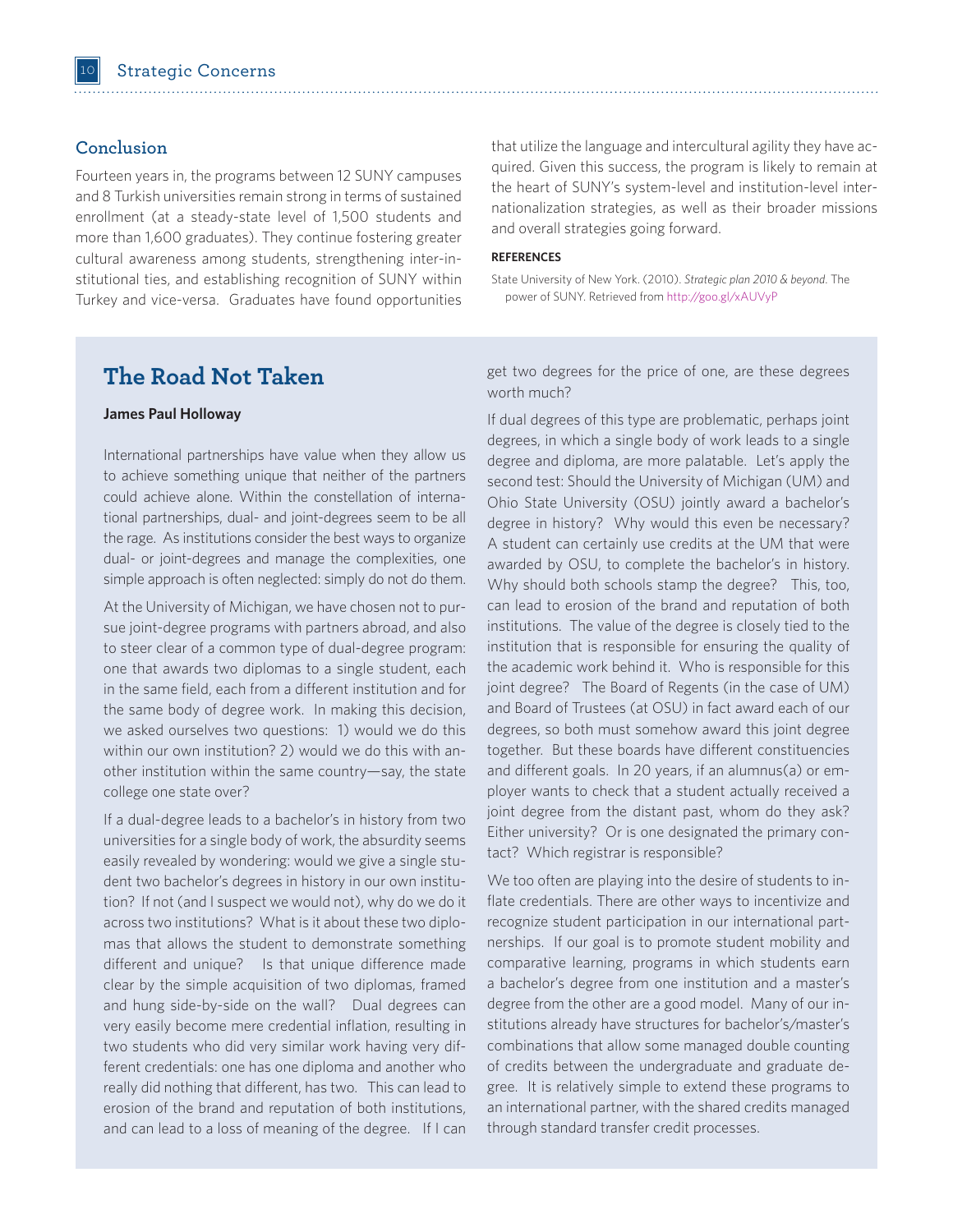# **Academics, Part 1: Structures and Policies**

### **Brian N. Stiegler**

oint- and dual-degree programs are among the more complex global relationships an American university can pursue with an overseas partner. Often, this complexity centers on academics, and the integration of two (or more) oint- and dual-degree programs are among the more complex global relationships an American university can pursue with an overseas partner. Often, this complexity curricula can be a tricky business. However, with care, such joint global initiatives can be the jewel in the crown of a comprehensive internationalization effort on an American university campus.

# **Program Model #1: Articulating Incoming Transfer Credits**

The most common types of dual-degree programs in US higher education are the "2+2," "1+2+1," "3+1" programs that allow international students to transfer credits from a partner institution abroad to the US institution and apply them toward a degree. At Salisbury University (SU), we have had some early success with a "3+1" program in interdisciplinary studies with our Chinese partner, Anqing Normal University (ANU). Through the process, we have learned some important lessons about how to navigate the particular academic challenges, presented by these types of programs.

*Choose the degree wisely.* The most important first step in building a new collaborative degree program is to choose the academic field wisely. Our foreign partners have shown great interest in creating collaborative programs in nursing and accounting, for example. However, for reasons of licensure and accreditation, these programs entail a relatively rigid curriculum that makes it very difficult to articulate a joint- or dualdegree.

Our bachelor of arts degree in interdisciplinary studies (IDIS) in our Fulton School of Liberal Arts, on the other hand, is very flexible. It is designed to allow students to combine studies from two or more academic disciplines into a coherent whole based on a plan of their individual design. IDIS's inherently flexible academic structure makes it possible for Chinese students in the "3+1" program to earn an American degree, with just one year of study on the SU campus.

In terms of the mechanics, our university allows ANU students—typically majoring in English or teaching Chinese to foreigners—to transfer in a maximum of 90 credits from their home institution. Students then complete 12 upper-level hours in another discipline that they choose to combine with their on-going study of English or Chinese. Media studies,

history, political science, international relations, art, or music are all potential areas of concentration. The students must define their own learning outcomes and career goals in order to justify the combination of disciplines they choose. They also take a senior capstone seminar during each of the two semesters, the focus of which is interdisciplinary thinking and study. Finally, they complete a few math and science courses to fulfill SU's general education requirements, earning a bachelor's degree in one year on our campus in Maryland.

The lack of advanced Mandarin language skills is a great impediment to outgoing SU students earning a dual degree at ANU. However, for the past four years, SU has sent three to four students each year for semester- or year-long study of Chinese language and culture at ANU. While the SU students do not earn a degree from ANU, they can integrate a full semester of study at ANU into the East Asian studies minor back at SU. The strategy allows SU students to extend their study of Mandarin language beyond the levels regularly offered on campus.

**Start always with your own academic policies.** There was some initial internal doubt about the legitimacy of earning a Salisbury University degree with just one year of study on the SU campus. In designing a collaborative degree program that allows students to complete three years of study at an institution abroad and only the senior year with us, we needed to be careful to respect our own academic policies for degree completion. For this reason, we began articulating the program with the University Catalogue in hand, and we followed our own academic policies to the letter:

- Maximum of 90 transfer credits from a four-year institution.
- Must complete 27 of last 30 credits on Salisbury University campus.
- Must earn a minimum of 15 hours of upper-division work in the major at Salisbury University.
- No more than 18 hours of upper-division courses completed prior to receiving program approval can be credited toward the major.

It turns out that a comprehensive public regional university like ours, which works so closely with domestic community college transfer students, has very well-defined academic policies for incoming transfer students. Articulating a program with a four-year public comprehensive university in south central China may have felt exotic at first, but it flowed naturally from our existing academic policies.

*"Gen ed" (general education) stood on its head.* Like the classic picture of a young lady that turns into an old lady at the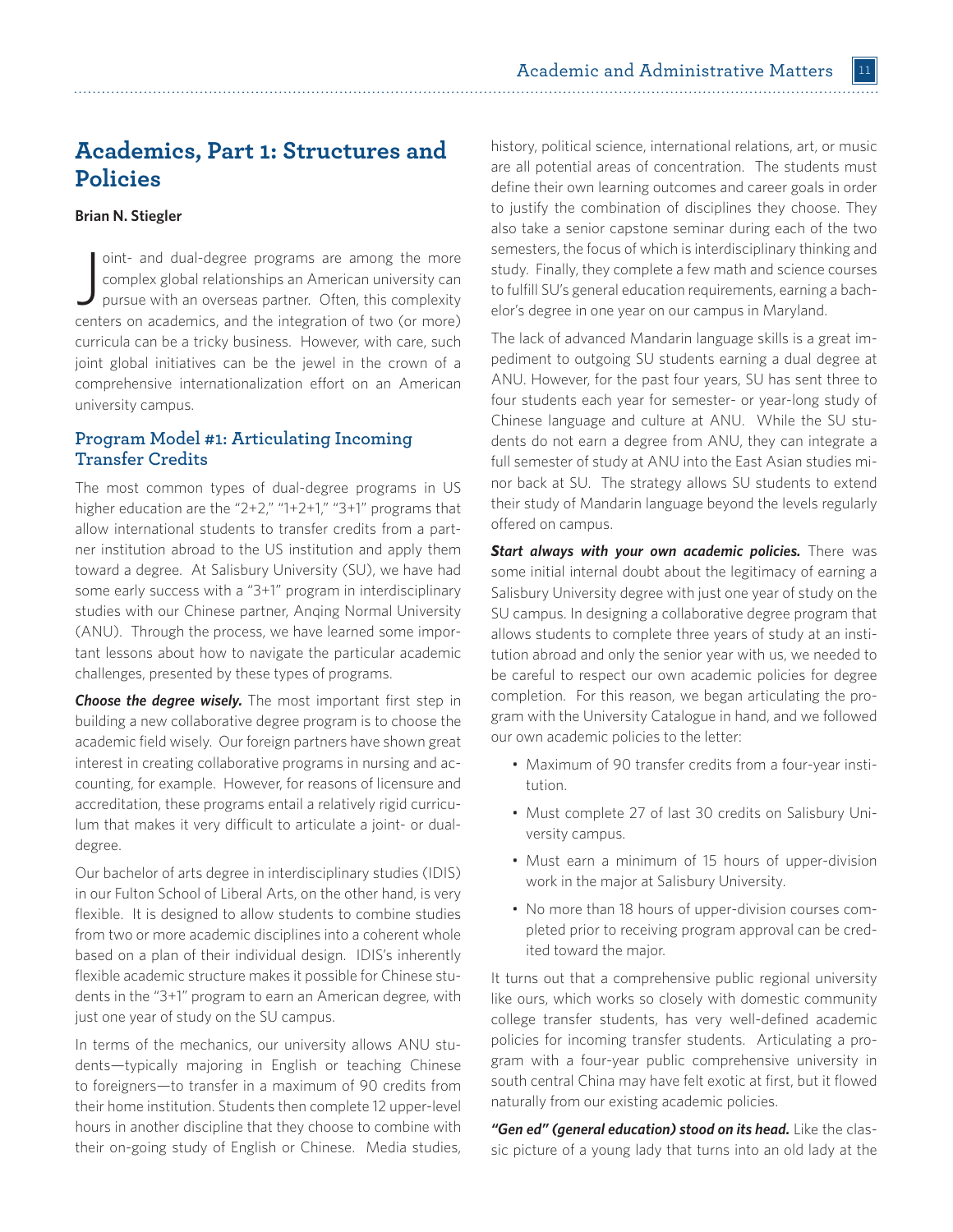blink of an eye, what looked like a general education articulation problem turned out to be just an illusion.

Since we were articulating our program specifically for English and Chinese language majors at ANU, our Chinese students were arriving at SU having taken no laboratory sciences, which are a component of SU's general education requirements. They were also short one mathematics class from their three years in their home university. We thought for sure this would be a problem. SU's undergraduate program is structured so that students fulfill their general education requirements during their freshman and sophomore years, and take courses in their majors as juniors and seniors. But the Chinese students would be taking general education courses during their senior year at SU!

In point of fact, this was not a crisis. The senior year of the IDIS major is composed principally of upper-level humanities and social science courses that are heavy in reading and writing. When one or two of these are replaced by math and science courses, students find that the heavy English-language reading and writing tasks in their major courses balance nicely with the more quantitative numbers and lab work in their general education courses.

It turns out that saving some of the general education courses, especially in math and science, for the senior year was an excellent idea. In this case, taking general education courses in the senior year is an ideal solution.

*Advise, advise, advise.* The greatest challenge for our 3+1 IDIS program has also been one of its greatest strengths. Interdisciplinarity is a challenge even for our own students to understand, educated as they are in the silos of academic disciplines. It has been an even greater challenge for our Chinese college students.

Initially, students majoring in English at ANU arrived at SU, wanting to study more English. Those majoring in teaching Chinese to foreigners wanted to take classes in linguistics and education—obvious. But that is not how an IDIS major works.

The solution? First, during annual visits to China, we have begun to advise ANU students (starting in their freshman year) about interdisciplinarity. Why is it a good idea to study different disciplines? How does the pursuit of knowledge look different from different intellectual approaches? In short, we have begun to advise students about what it means to think critically in the humanities and social sciences.

Second, under the J-1 Exchange Visitor Program of the US Department of State, we have sponsored at SU, on average, one ANU professor each semester for the past two years. The

faculty visitors are most often from the large English department at ANU, from which most of the 3+1 students come. They are in residence typically 8 to 10 weeks. During that time, they learn a great deal about how our degree programs work and can return to ANU as stronger advisors to their own students about how to succeed at SU.

# **Program Model #2: Study Abroad for US Students**

In the interest of building greater reciprocity with overseas partners and bucking the trend toward ever-shorter studyabroad experiences, a few bold universities are providing integrated joint- or dual-degree programs for US-based students that include an extended period of time abroad. The College of William and Mary and the Marshall School of Business at the University of Southern California are two such leaders.

# *The most important first step in building a new collaborative degree program is to choose the academic field wisely.*

At Salisbury, we created our first such program to promote long-term study abroad in the Perdue School of Business. Undergraduate students majoring in international business complete their first two years at SU, spend their third year at the Grenoble Ecole de Management (GEM) in France, and then return for their fourth year at SU. At the end of the four years they earn a bachelor of science (BS) degree in international business from SU and the bachelor's degree in international business (BIB) from GEM. Again, the process of creating this program has taught us some important lessons about how to navigate the academic challenges entailed.

Let accreditation lead the way. The first critical academic decision involved accreditation. The Perdue School of Business is proud of its accreditation with the Association for the Advancement of Colleges and Schools of Business (AACSB), and views AACSB accreditation as an important marker of quality in other programs. For a deep academic collaboration of this type with a business school abroad, we deliberately sought a partner that is also accredited by AACSB. The common accreditation not only assures the quality of both academic programs, but helps the faculty to articulate courses between the two curricula. Conflicts in academic policies are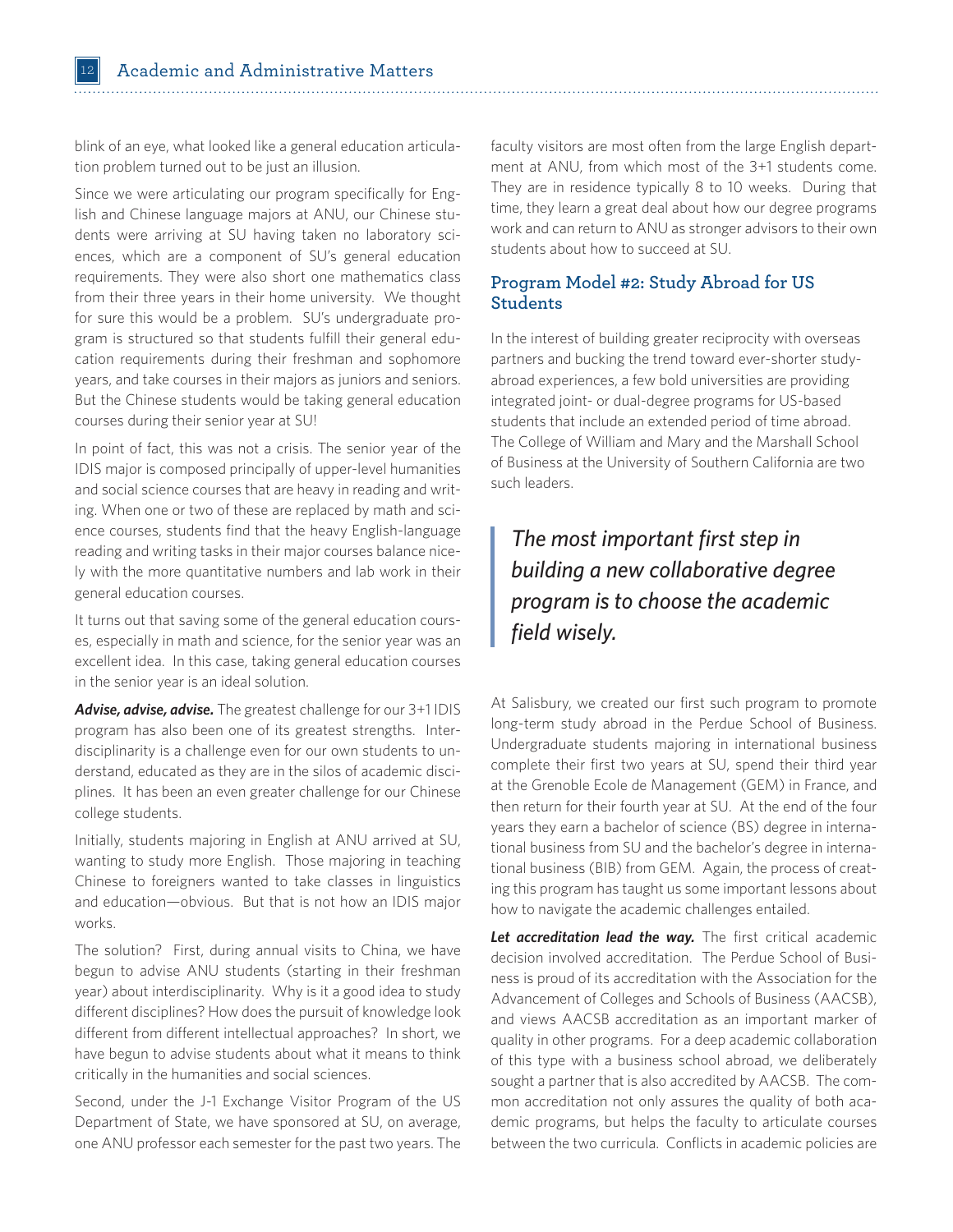minimized when both partners participate in the same accreditation processes.

The second key element to the program is the matching of the traditional three-year bachelor's degree common in Europe with the four-year bachelor's degree in the United States. In order to blend the curricula, while ensuring that all accreditation and institutional requirements would be met, it became clear the cohorts could study in France only during their junior year. This restriction allows GEM the opportunity to deliver its entire third year BIB curriculum to the cohort, and the Perdue school to deliver the entire fourth year BS in international business curriculum. No other timing would be possible.

*Once again: Advise, advise, advise.* The third challenge involves academic advising. The specificity of the blended curriculum is such that the first two years of the degree program must be planned out in advance. A student must identify the dual-degree program as their academic track as an incoming freshman, in order to take the proper courses during the first two years that allow the third year at GEM and the fourth year at SU to work. Those first two years include the lion's share of the general education curriculum, as well as the preprofessional business courses required both for the GEM BIB degree and the SU BS degree. Solid academic advising, beginning as soon as students arrive at SU, is crucial in order to ensure that they take all the courses they need, at the right time, and in the right order.

# **Conclusion: Trust Your Own Academic Policies and Structures**

At Salisbury, our business school's rigorous accreditation requirements are not a hindrance to our students completing a dual-degree program with a partner abroad. Rather, they provide the structure to help us to partner wisely and to assure the quality of our academic program.

Our well-worn academic transfer policies, used for decades to help community college students complete a bachelor's degree at Salisbury, are well suited to guide our articulation agreements with our foreign partners. They assure that general education requirements, upper-level course requirements, and other critical academic policies are honored, both in letter and in spirit.

An institution's academic policies—and those of accrediting bodies—are carefully constructed over time, and reflect the input and expertise of many faculty and other stakeholders. Existing policies should be seen as an important tool in developing academically sound international collaborative degree programs that provide new opportunities for students and extend the institution's global reach.

# **Academics, Part 2: Strategies for Classroom Success**

#### **Fernando León García, Scott Venezia, and Steve G. Olswang**

s international joint- and dual-degree programs have<br>become more prevalent, institutions in the United<br>States and other countries have developed procebecome more prevalent, institutions in the United States and other countries have developed procedures and protocols to manage many of the administrative and managerial aspects of these relationships. While challenges certainly still arise in these areas, the main issues that need to be addressed are common among programs. However, when it comes to what happens in the classroom—the core of such collaborations—there is much greater variation. The specific challenges that arise in teaching and learning will vary by individual program based on an array of factors, including the academic and national cultures involved, the disciplinary focus and specific content of the program, each institution's academic policies, and the individual faculty and students involved.

In this article, we focus on these key classroom issues, and illustrate how one program—a dual degree offered by CETYS University in Baja California, Mexico (CETYS) and City University of Seattle (CityU)—has successfully addressed them. The program, which allows students in Mexico to earn a fouryear undergraduate degree in various fields such as business and applied psychology from each of the two institutions, has a unique and flexible curricular model that is designed to maximize student learning by incorporating multiple delivery modes and pedagogical approaches.

# **Faculty Engagement and Curriculum Development**

For the curriculum, the primary goal was to design a program that would combine the two institutions' resources and capitalize on the particular strengths of each partner. At the outset of the development of this initiative, faculty experts—in each subject field, from both institutions—carefully evaluated the content, materials, and student learning outcomes for courses at each institution. Working through key issues, such as general education requirements and determining course equivalencies, they integrated elements from both institutions into flexible curricula that allow students options for when and where to complete their coursework, but avoid overlapping content and ensure that all requirements for both degrees are met.

The joint-curricular process focused on integrating the diverse plans of study into a model that met the program learning outcomes of each institution but did not require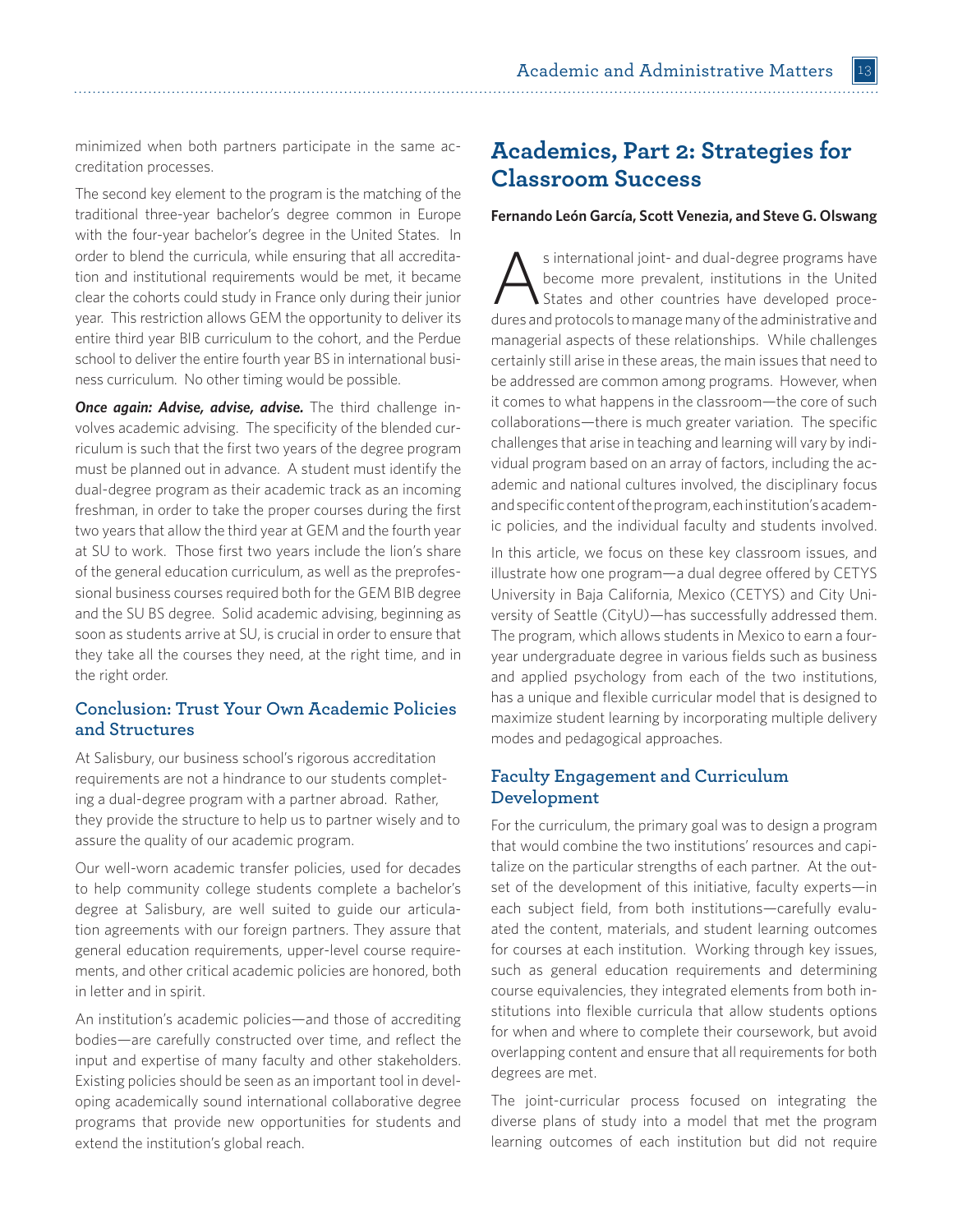additional time to degree completion. After a thorough review of the content for each course, by area subject experts from both institutions, the program directors met both in person and through various technology-based platforms to look at similarities and differences in the curricula. Through these conversations a four-year degree plan was developed that allowed students to take courses from each that met the requirements of both institutions' degree plans—e.g., students could enroll in a statistics course at one institution and it fulfilled the parallel requirement of the other partner's degree. The final plan of study was documented via an articulation agreement signed by the presidents and provosts from both institutions.

*For the curriculum, the primary goal was to design a program that would combine the two institutions' resources and capitalize on the particular strengths of each partner.*

In terms of implementation, the faculty of each institution teaches their respective courses. CityU's cadre of international practitioner faculty teaches in the dual-degree program just as they do in the regular online programs. CETYS faculty teaching co-listed courses are appointed as Affiliate CityU faculty and go through relevant workshops and seminars qualifying them to teach in these types of programs. Training seminars include learning how to use the learning management system, Blackboard, and CityU student feedback and grading requirements, becoming cognizant of US student records and rights protections, and gaining an awareness of institutional rules and regulations.

Most of CityU faculty, and CETYS faculty teaching dual-degree students, are highly regarded practitioners who bring real-life experience to the learning environment. They consider students to be collaborative partners in the creation of learning opportunities, and the students especially appreciate learning about real life experiences and applications in their field of study.

## **Course Delivery: A Tri-Modal Apprach**

The basic curricular structure developed by the faculty allows CETYS students to officially enroll in the CityU program after their sophomore year; CityU accepts the 90 credits these students have earned at CETYS at that point as transfer credits,

which count toward the CityU degree. Recognizing that technology can be a key tool in facilitating joint- and dual-degree programs but in-person interactions enhance cross-cultural learning, the program uses three different delivery formats for the remainder of students' coursework. These multiple instructional approaches strike a balance between classroom attendance and online instruction, providing flexible options to the students that best fit their needs.

Almost all students begin the program during the summer quarter after their sophomore year at CETYS with a study abroad experience at CityU's campus in Seattle. CityU utilizes a "mixed mode" format to teach the courses during the summer quarter. These mixed mode courses offer a combination of in-class and online instruction, with the students and instructor meeting more than 50 percent of the time in class on a regular and established schedule. The courses start online and end face-to-face. For the few students unable to take advantage of the cultural opportunity to study in the United States, they can take the summer course fully online.

After the summer quarter, students return to CETYS for the academic year. During this time, as they continue with their instruction in Spanish in their CETYS courses, they take CityU courses in a format called "Online with Required Seminar (ONRS)," which combines online coursework with faceto-face intensive seminars in Mexico. These ONRS courses start online, with the CityU faculty member then travelling to CETYS for an intensive weekend session during the quarter. The course continues online, after which faculty return to CETYS for another intensive weekend session later in the quarter, and the course continues online through the end of the quarter. Additional technology tools such as Blackboard Collaborate, Tegrity, video conferencing, and Skype are used before, during, and at the end of each course to further facilitate interaction. This format has been welcomed by both faculty and students as an effective way to maximize student learning and exchange ideas, while ensuring minimum time away for faculty and students from their respective home institutions.

Sometimes, students get off sequence in their ONRS courses, or want to take additional CityU specialized courses, in which case they can enroll in CityU online courses offered entirely via Blackboard. CityU online courses still require faculty and students to participate in group learning experiences that include mandatory weekly activities and regular contact and interaction between students and the instructor. Both institutions utilize Blackboard as their learning management system platform, so CETYS students are already familiar with this technology when they enter the dual degree program.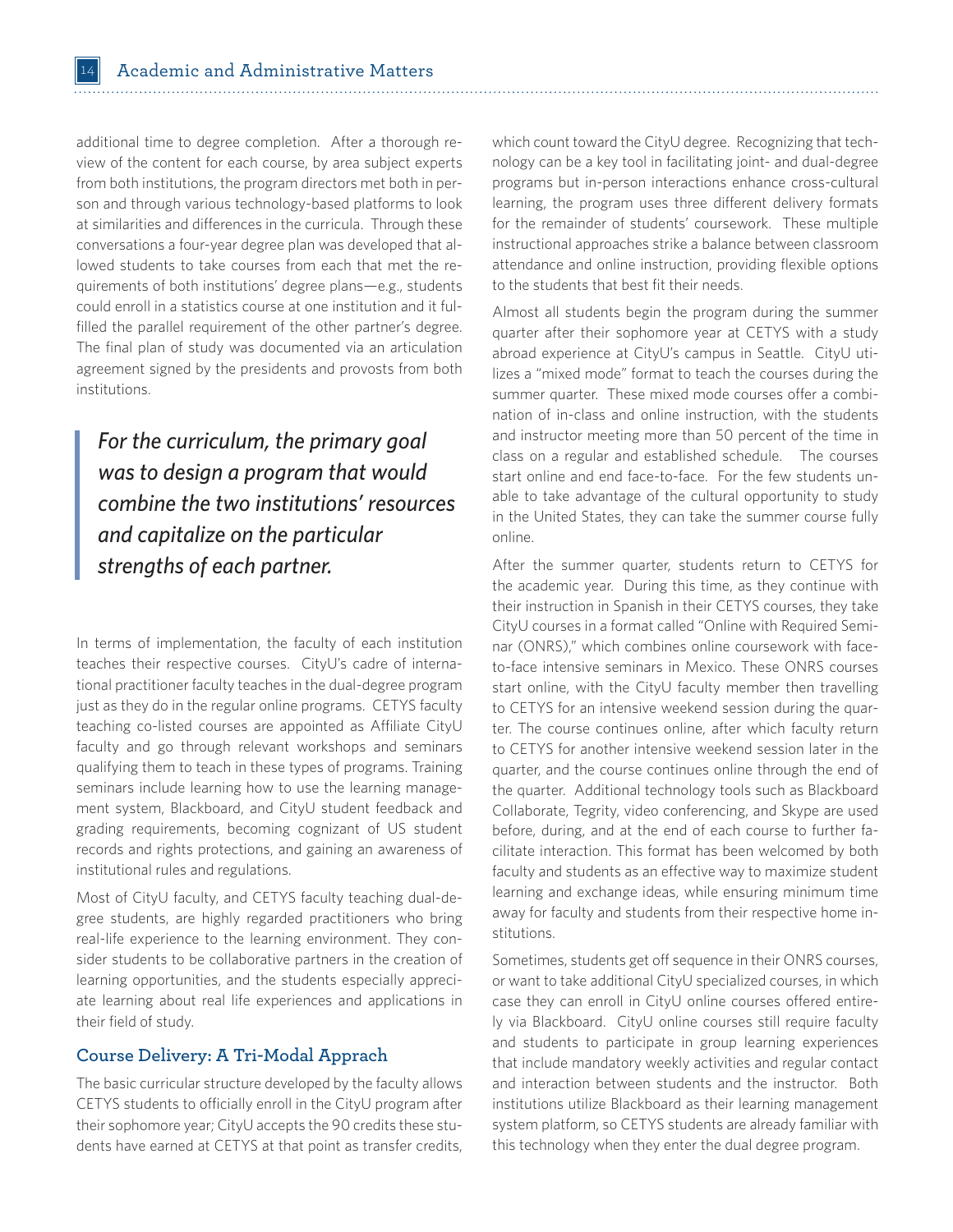Academic and Administrative Matters 15 

# **Language and Cultural Differences**

With all cross-border programs, language and cultural differences are an important classroom issue—both in terms of the challenges they can pose and the opportunities they present for student learning. The primary language of instruction at CETYS is Spanish. However, all CityU courses, wherever taught and in all delivery modes, are taught in English. In order to ensure that students have the English proficiency needed for their CityU courses, a TOEFL score of 540 is required for admission to the program. This threshold, developed over many years of work with international students, has proven to be a good marker for success.

Because the program is now well known and accepted, students plan on applying to the program early in their career at CETYS. As all CETYS undergraduate students have an English proficiency graduation requirement, they have already taken English language programs to prepare them for admission into the program with CityU. However, students who do not reach a TOEFL score of 540 are offered the opportunity to enroll in the English language program at CityU, before the academic program with CityU is scheduled to begin, so they can reapply in a timely manner.

In an effort to ease the "cultural divide," CETYS and CityU collaborated in the development of a faculty resource handbook and student program handbook. Additionally, both institutions invested in staff on both sides of the border to provide orientation to new faculty members (i.e., what to expect, how to interact). Students are provided a preadmission orientation and new student orientation before the program starts, focusing on learning styles and course processes.

In terms of learning outcomes, after taking all their CityU courses in English, students are verbally and academically bilingual by the end of the program. Culturally, they are attuned to American academic culture, as well as broader aspects of US culture that they learn through course content and summer attendance in Seattle. Furthermore, in their online classes, students have classmates from all over the world. This creates an added benefit of fostering even greater international learning opportunities for the students. Students are exposed to different cultures, different ways of thinking, and the intricacies of managing relationships and working on teams with those from different cultural backgrounds.

In addition to studying abroad at CityU's campus in Seattle during the summer after their sophomore year, in the summer between the third and fourth year students have an option to travel to a CityU international location (most recently, Prague, Czech Republic) to take summer courses. This allows them an intensive experience with a third culture, and exposure to local faculty, students, and pedagogy.

#### **Lessons Learned**

When the CETYS-CityU program started in 2005, there were 15 students enrolled; in summer of 2014 there were 201 students. Since 2005, there have been a total of 425 students, 212 of whom have graduated, with the remainder currently enrolled in the program. Many of the graduates have been hired by multinational businesses into positions within their field of study; these graduates are sought after because they are bilingual, have had multicultural experience, and are adept at working in an international environment.

Ultimately, the program's curriculum is at the heart of its success. Key lessons learned in this area from the CETYS-CityU experience include:

**Take a multifaceted approach.** Mindful of academic quality and integrity, develop unique and flexible curricular models that maximize student learning by incorporating multiple delivery modes, pedagogical approaches, and mobility options as appropriate. By combining the best of face-to-face and mixed or hybrid delivery options, onsite learning abroad not only in one but potentially in two different countries, and the inclusion of faculty with experience and/or familiarity with teaching international students, all in response to the profile of potential students, the reach and popularity of the program was substantially broadened.

*Capitalize on your strengths. Design programs that recognize* and make strategic use of the particular strengths of each partner, while at the same time seeking synergies that combine the resources of both institutions. CityU's strength was clearly in its experience and capacity to offer programs across multiple settings and modes of delivery. CETYS' broad exposure to and experience in implementing internationalization beyond conventional study abroad options was definitely a contributing factor.

**Prioritize efficiency.** Integrate the curricula to the maximum level so as to minimize any additional time a student needs to take to complete the joint program. Institutions should dedicate as much time upfront in terms of the curriculum and equivalencies, as well as periodic review and adjustments as necessary. There is no better situation for students than to have as clear a sense as possible of the pathway they will need to follow and the timeline.

*Recognize both the advantages and limits of technology.*  Technology can and should be a key tool in facilitating double degree programs, but face-to-face interaction enhances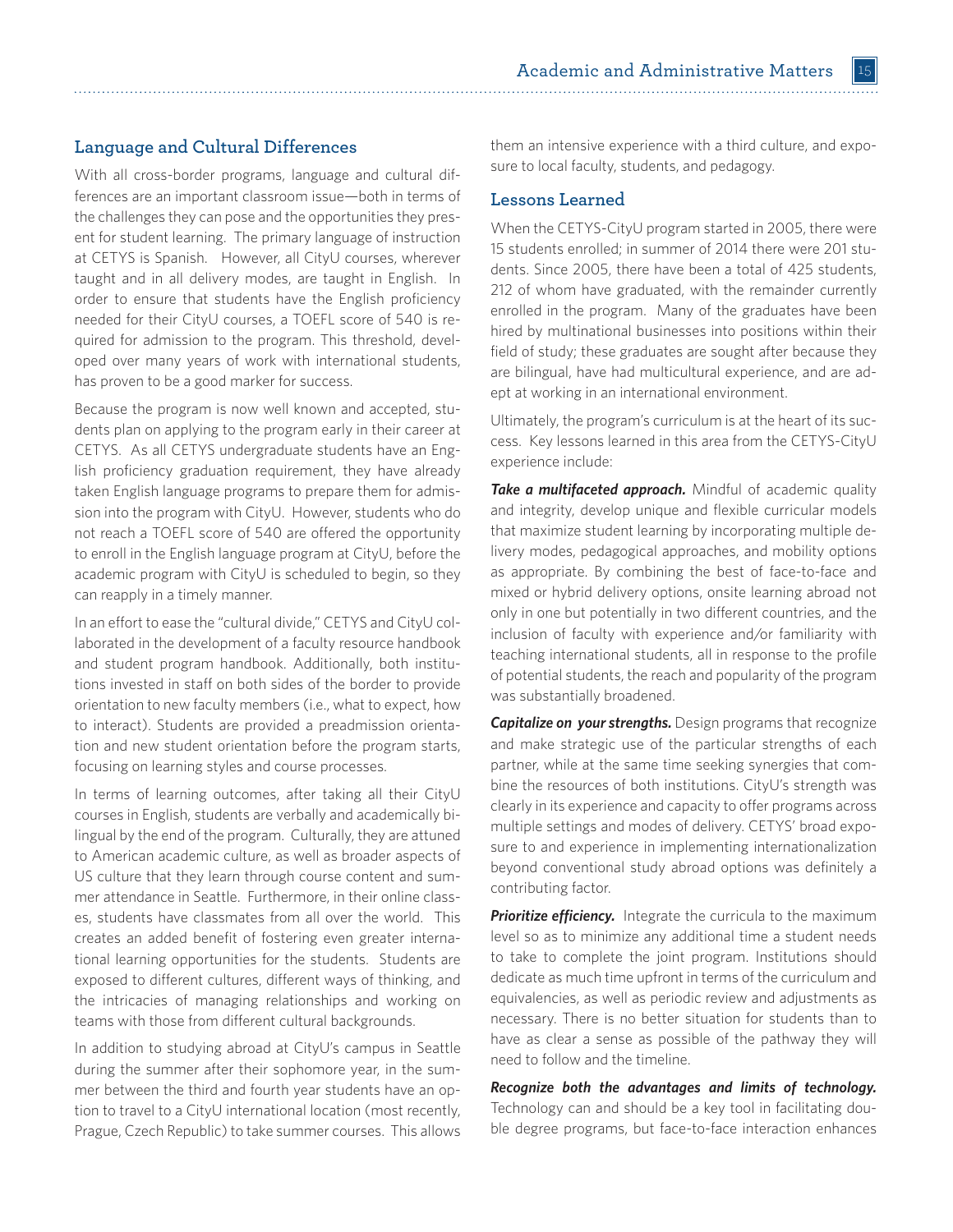cross-cultural learning. While students can take and have made use of online courses, the majority of courses offered have been delivered via mixed or hybrid mode (part online, part face-to-face). This has allowed students to relate to their respective faculty, and for faculty to relate to students from and in Mexico, thereby providing direct exposure to another cultural setting.

# **Administration and Management of International Joint and Dual Degrees**

#### **Dale LaFleur**

 $\overline{\phantom{a}}$ nternational joint and dual degrees create opportunities for knowledge sharing, networking, and cross-cultural communication and collaboration. They embed global experiences directly into the heart of academic programs through curriculum design. Model programs afford opportunities for student mobility in both directions, as well as periods of time when students from each institution interact and work collaboratively on each of the respective campuses. The combination of theoretical and applied experiences inherent in many of these programs, also offers students the opportunity to build upon new knowledge and skills in a real-life setting.

While the benefits are many, the development and implementation of joint- and dual-degree programs can be a complex process, from an administrative standpoint. This article explores the key administrative and management issues that arise at all stages, and offers advice and strategies for the administrators and faculty involved.

# **Funding First**

Completing two complementary degrees from different countries in a condensed time frame can be seen as a cost and time savings, as long as the outcome is something desirable by potential employers and advances the students' knowledge and experience in the given field. However, students who come from countries with free public education, or those in need of financial support, may be challenged by the costs involved with pursuing degree programs in other countries. Attempts to find industry or ministry-level sponsorship can assist in these situations, as well as provide career options for students upon completion of the program. Seeking input from sponsors may also help guide the decisions made in the program development stage and offer additional internship or practical experiences for those students who enroll in the program.

### **Finding a Partner**

Identifying appropriate partner institutions is a critical first step in program development. The partners involved should fully commit to evaluating the respective degree programs and discuss the desired outcome of creating the joint or dual degree program. The new program must be able to offer something desirable to potential employers and take advantage of each institution's strengths. Partners must be able to agree on the structure of the joint- or dual-degree program and how it will aid in the development of competencies necessary to successfully complete requirements at each institution. Such competencies could include language development, foundational knowledge in the selected discipline, lab experience, and/or practice conducting research. Finding a partner with whom these issues can be discussed, and mutually beneficial decisions made, is critical.

In order to be confident in the ability to have open discussions and make decisions related to program management, consider building upon existing successful partnerships rather than reaching out to unknown institutions. The familiarity that exists as a result of collaboration between faculty members and administrators spending time visiting each other's campuses, collaborating on research or other projects, and possibly coauthoring papers, creates a solid foundation from which to build. This foundation greatly increases the potential for success of the new international dual degree option.

### **Program Structure**

Once a potential partner has been identified, the type of program created must be determined and agreed upon by all parties. Joint-degree programs are complicated, as they require each institution to go through the process of establishing a new degree program and getting the approval to issue one diploma on behalf of both institutions. At best, this approach can take several years to negotiate and complete, if it is achieved at all. Dual-degree programs, on the other hand, focus on creating new pathways to complete existing degree programs. These programs are much easier to develop and can often be established in less than a year. This type of program will be the focus of the remainder of this article.

Although developing program and course content is an academic issue that is best handled by faculty in the collaborating departments at each institution, from an administrative standpoint, it is important to ensure that the program meets current university protocols and accreditation requirements at both institutions. This can be daunting for those that have national, institutional, and/or disciplinary accreditation requirements to adhere to, and can potentially stop the forward momentum of program design. For example, such matters as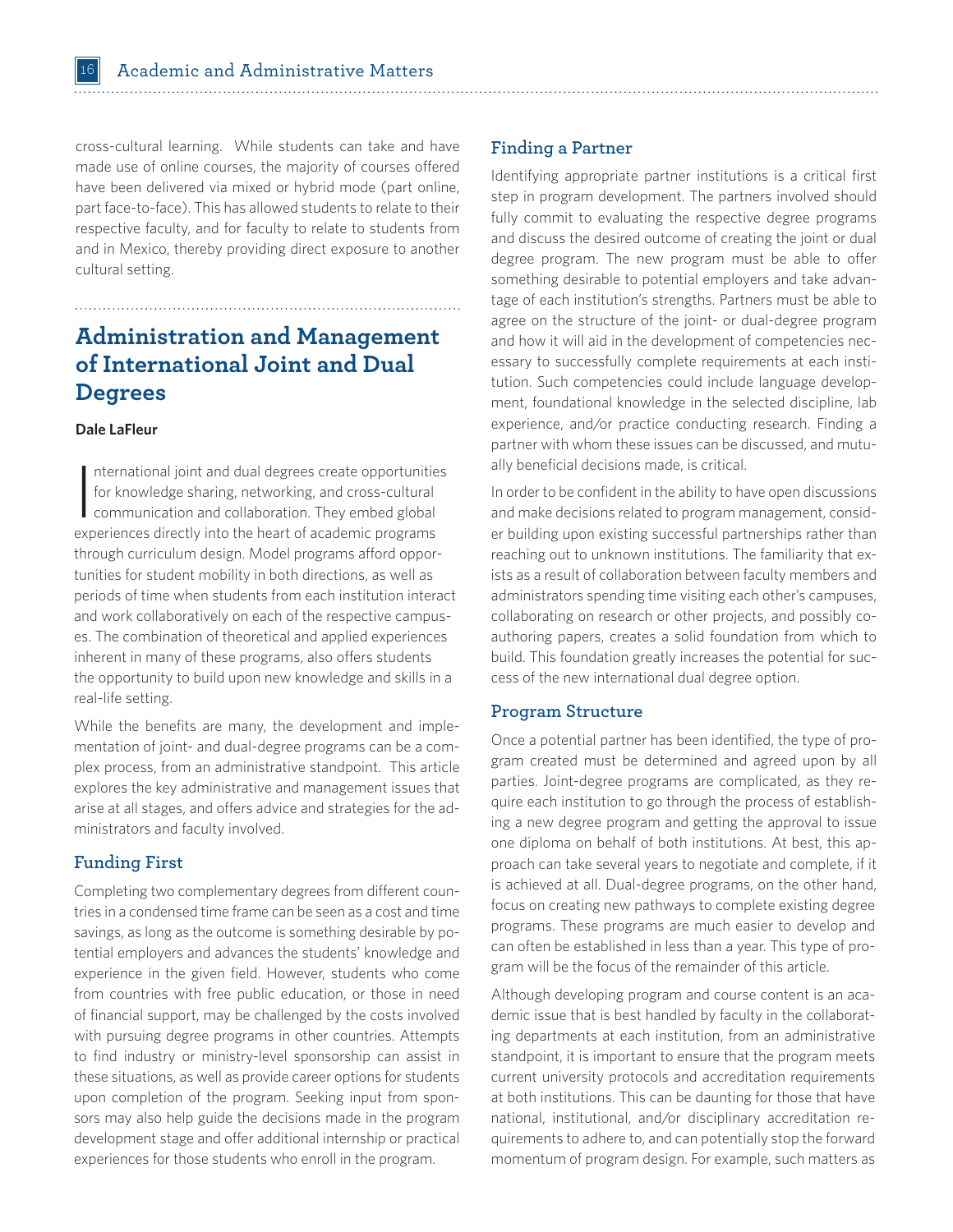institutional language requirements for completing required coursework, the rules for writing and submitting a dissertation, and the logistics in relation to students' oral defenses in each country (if applicable) must also be considered.

In developing the program structure, it is important to outline the desired program and determine the student mobility flow between the institutions. Creating new opportunities for students at both institutions is ideal, though sometimes difficult to achieve. In order to do so, there must be incentives, encouragement and support for students from both institutions to engage in the dual-degree program. This can come in the form of offering an otherwise unavailable option to an existing degree program, gaining access to a new job market or research field, providing financial support, or receiving guidance from faculty mentors. In many cases, it is easy to achieve these goals from the perspective of one institution, but difficult to attain at both. Provided the decision is mutual, one- or two-way student mobility flows are acceptable.

*Creating new opportunities for students at both institutions is ideal, though sometimes difficult to achieve. In order to do so, there must be incentives, encouragement and support for students from both institutions to engage in the dual-degree program.*

In order to verify that the program design meets the necessary requirements, it is critical to convene the appropriate people who oversee key areas at each institution. Typical working groups include faculty and other administrative members from the respective academic department, international office personnel, admissions personnel, legal counsel, and accreditation experts. Having an established protocol for vetting and approving program requests can help to expedite the development and review process and create buy-in at the institution.

# **Marketing and Recruitment**

Once established, the delivery of the program is highly influenced by good partner relationship management. This includes the development of a successful marketing and recruitment strategy, proper administrative planning, and regular communication between the partners involved. Marketing and recruitment is a shared responsibility and legally must adhere to all trademarks and licensing rules at each institution. These efforts must also accurately depict the program goals and related costs. Branding the skills learned in this new program option, along with any connections to industry partners or ministry-level support, can serve as key attractions to prospective students.

After the marketing materials have been created and approved by all parties involved, active communication between the partner institutions about student interest is important. Creating a mechanism that allows students to self-identify during the admissions process ensures that the students' applications and any transfer credits are reviewed according to the terms outlined in the agreement. It also helps departments plan for the students' arrival by coordinating the necessary staffing to teach, advise, and support the students once on campus, and allows the departments to ensure that enough seats are available in the classes outlined in the program design. Without accurate and timely communication at this stage, the experience of the students and the overall success of the program may be compromised.

### **Evaluation**

Good partner relationship management also includes agreeing upon assessment metrics, or criteria by which the program will be evaluated, along with an appropriate time frame for completing the assessment. Given that it usually takes several years to recruit and enroll a steady flow of students in international dual-degree programs, outlining metrics for success at each stage will help the partners determine if they are on track and making adequate progress, or if they need to adjust and try something new. Being realistic when setting target goals, and nimble when things go awry, are essential when launching a new international dual-degree program.

# **Putting It All Together: Two Case Examples**

Examples of two academic programs that have successfully utilized the dual-degree model to internationalize their programs include the James E. Rogers College of Law at the University of Arizona (UA Law) in the United States and the Business School at the University of Mannheim (UM) in Germany. The law program at UA now includes 10 graduate-level dual-degree options with partner institutions in Chile, China, India, Japan, Mexico, Mongolia, and New Zealand, with more under development. The motivation behind this development is to meet the growing demand for lawyers with international training and credentials. These programs allow students to learn about legal systems and practices in other countries and prepare them to practice law in multiple countries. Collabo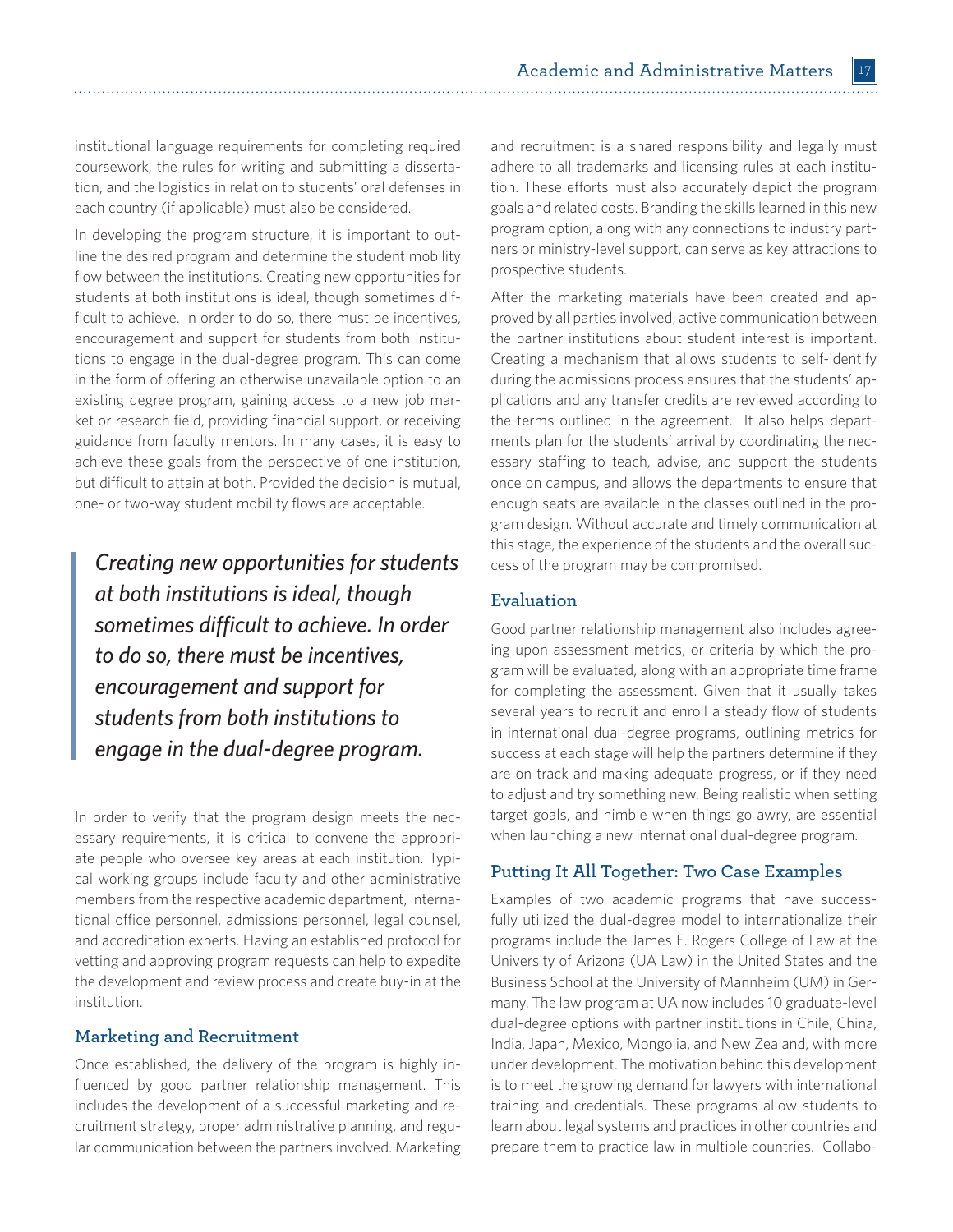ration with some international partner institutions also came with financial support from local law firms in the respective students' home country. As student mobility on these dualdegree programs continues to increase, the composition of the UA Law student body has also become more internationally diverse. This provides opportunities for non-dual-degree students to interact with, and learn from, people from other countries as well as access for all UA Law students to a global network of UA Law alumni and employment opportunities.

At UM, the business school has also turned to dual degrees to internationalize their programs. Having earned three levels of international accreditation and a #1 ranking in Germany, the business school offers language study and a guaranteed term abroad at the undergraduate level, as well as seven international dual master's degree options with partner institutions in Canada, Denmark, Italy, France, Norway, Taiwan, and the United States. Collaboration with multinational corporate sponsors, such as SAP (a German multinational software corporation), and BASF (the world's leading chemical company), helps to integrate practical, hands-on experiences with corporate partners alongside the academic offerings. Aligning the mission to train young academics according to best international practice with a strong focus on excellence in research, these programs provide graduate training in empirical and quantitative methods, as well as their application to business and economics. By focusing on general industryoriented degrees, the UM Business School is preparing students for entry into the European Union (EU) labor market by establishing dual programs with institutions in other EU countries.

The successes of these two programs are a direct result of identifying a target goal, working with the appropriate administrative offices at each campus to develop a strategy to achieve that goal, seeking resources and appropriate partners that support the goal, and being nimble throughout the implementation process. Though the process may vary depending on institutional and regional context, considering these administrative and managerial challenges (and striving to overcome them in advance) will help to ensure a greater level of success throughout any dual-degree program's design and implementation stages.

The development of joint and dual degrees has become more than a passing fad. It has become a critical part of many internationalization efforts on campuses around the world and has brought key players on campus together toward a common goal: providing a top education for students in order to prepare them to meet the needs of the ever-changing global economy.

# **International Trends, Innovations, and Issues with Joint/Double/ Multiple Degree Programs**

### **Jane Knight**

S previous articles have indicated, there is growing<br>interest in collaborative degree programs in the<br>United States and around the world. Academic<br>banafits for students institutions and society are goined interest in collaborative degree programs in the United States and around the world. Academic benefits for students, institutions, and society are gained from international higher education partners, cooperating to design and deliver collaborative programs. New trends are pointing to programs that involve multiple partners, including universities, research centers, industry, professional organizations, and government. Many collaborative degree programs include mobility of students and faculty; others use different modes of learning through distance, virtual, and online education. Programs with interdisciplinary and innovative themes, many of which address current world issues, are being developed. While the benefits are numerous, so are the challenges involved in this worldwide expansion of joint/double/multiple (JDM) degree programs. The purpose of this article is to identify some of the international trends, innovations, and issues facing these programs.

## **Multiple Interpretations and Terms**

The terms used to describe these international collaborative programs are many and diverse. They include joint, double, dual, multiple, tri-national, integrated, collaborative, international, consecutive, concurrent, co-tutelle, overlapping, conjoint, parallel, simultaneous, and common degrees. These terms mean different things to different people within and across countries. Essential features are collaboration and reciprocity among international partners in the design, delivery, monitoring, and management of the academic program. It is believed that by combining the partners' different but complementary strengths and perspectives, the quality of the program and learning experiences is improved.

One of the most attractive features to students and institutions alike is the number of qualifications offered. Students can receive a single, joint-degree certificate in countries where this is permitted. In other cases, two or more degree certificates are awarded by the partners on completion of the program. The popularity of JDM degrees has led twinning and franchise programs to offer two qualifications—one each from the sending and host institution, even if the program is essentially exported, involving little or no collaboration in the design. The European Commission, a prominent promoter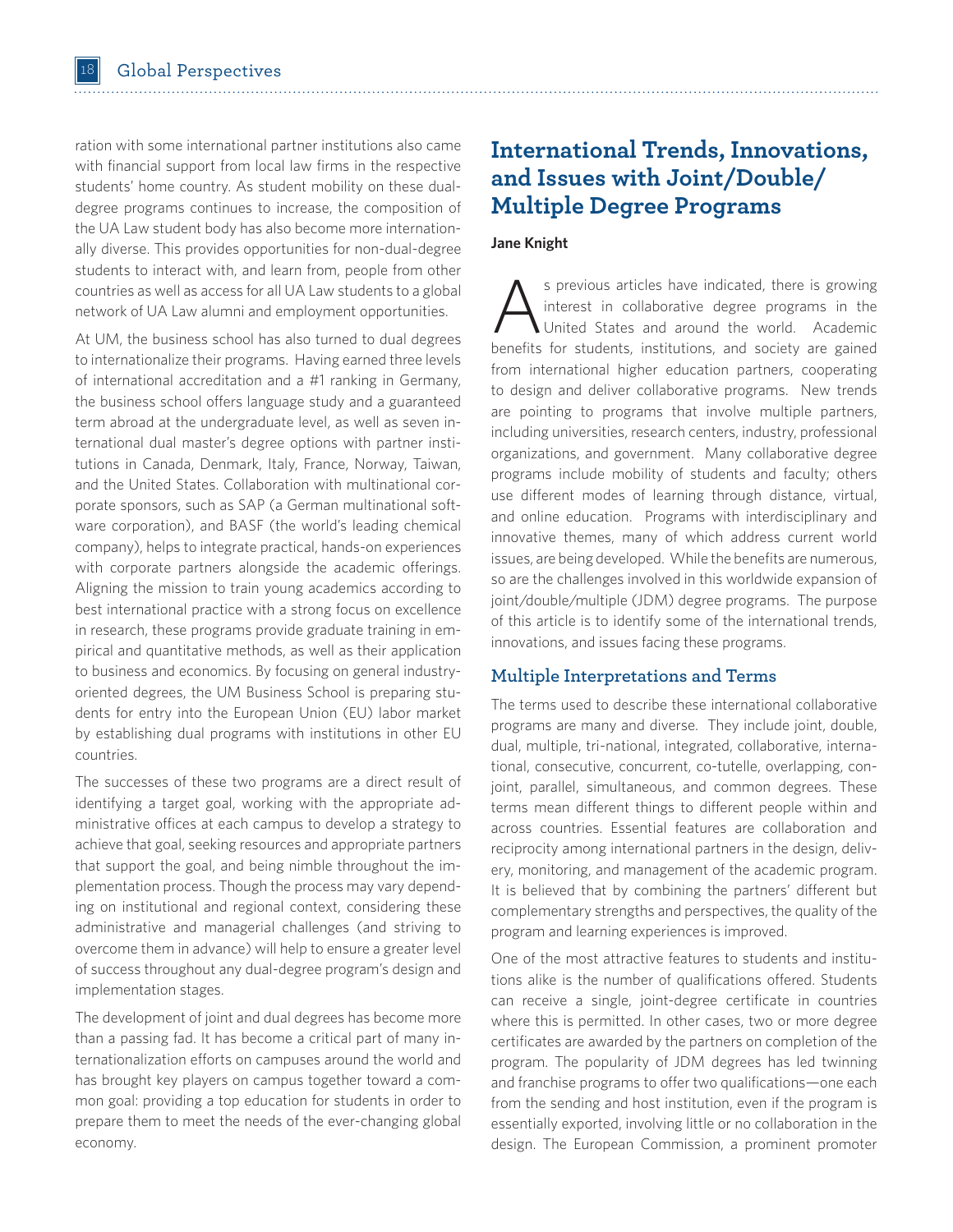and funder of these programs, uses the generic term "joint programs" to cover all types, even if double and multiple degrees are offered. The confusion within and among countries of what a JMD degree program signifies is a worrisome trend, which will become exacerbated when rogue providers become more active in offering JDM programs and qualifications.

# **Graduate Versus Undergraduate Programs**

An informal review of collaborative programs by American, European, and Asian organizations shows that master's level programs seem to be most popular. The flexibility and length of graduate programs, compared to those at the bachelor's level, facilitate international collaborative programming. In the last few years, the substantial increase in the number of joint/double doctorate programs merits further attention. A key question is: How many dissertations should be prepared for a double doctorate degree? Is one, reviewed by each institution or a joint committee, enough for two doctoral degrees? Opinions are mixed. The European Study Programme In Neuroinformatics, a partnership between three European and one Indian university, states that "Each PhD candidate will pursue an interdisciplinary research project during 3–4 years, leading to a joint (or a double) PhD degree from two of the above partner universities" (KTH Royal Institute of Technology, n.d.).

# **Interdisciplinary and Internationally Relevant Programs**

Worth noting is the range of themes and topics being addressed in JDM programs. For example, a review of the 2015/2016 list of Erasmus-funded programs shows an impressive diversity of sectors and interdisciplinary programs including robotics, human rights, dance, coastal management, cinema, languages, public health, technology, business and management, history, and engineering (European Commission, 2014, 2015).

# **Multiple and Diverse Partners**

Typically, JDM programs are built on existing partnerships, between higher education institutions in different countries. An important development focuses on graduate-level JDM programs, including related research centers, industry partners, government agencies, and professional organizations. For example, the Agris Mundus Program, which offers a Master's in Science in Sustainable Development in Agriculture, includes 6 European universities as primary partners and 29 associated partners, all of which can have a role in delivering the program. The associated partners include 17 universities,

6 research centres/networks, and 3 non-governmental organizations from all regions of the world (Agris Mundus, 2015).

# **Internships**

More JDM degree programs are incorporating an overseas internship component, especially in professional fields. The Graduate School of Journalism at Columbia University and the University of Witwatersrand in South Africa announced in 2010 a "new dual degree program that allows students to study journalism in both New York City and Johannesburg and receive degrees from both institutions." Included in the program is an internship component with different news agencies in South Africa (Columbia Journalism School, 2015). As not all JDM programs are able to include student mobility for course work, the use of international internships provides experience for students to live, work, and gain professional experience and contacts abroad to enhance future employment and career development.

*The confusion within and among countries of what a JMD degree program signifies is a worrisome trend, which will become exacerbated when rogue providers become more active in offering JDM programs and qualifications.* 

# **Online Double Degrees**

The diversity of approaches for using distance, virtual, and online education in JDM programs is striking and likely to expand. Some programs are 100 percent on line, such as the Master's in English Language Teacher for Self-Directed Learning Program, jointly offered by the Universidad de La Sabana in Colombia and Anaheim University in California. Interestingly, two levels of qualification are offered in this collaborative program—a master's from the Universidad de la Sabana and a graduate diploma in teaching English as a second language by Anaheim University (MastersStudies.com, 2014).

# **Rigor in Quality Assurance and Accreditation (QAA)**

How to monitor and ensure the quality of JDM programs, and who is responsible for their accreditation, are two vexing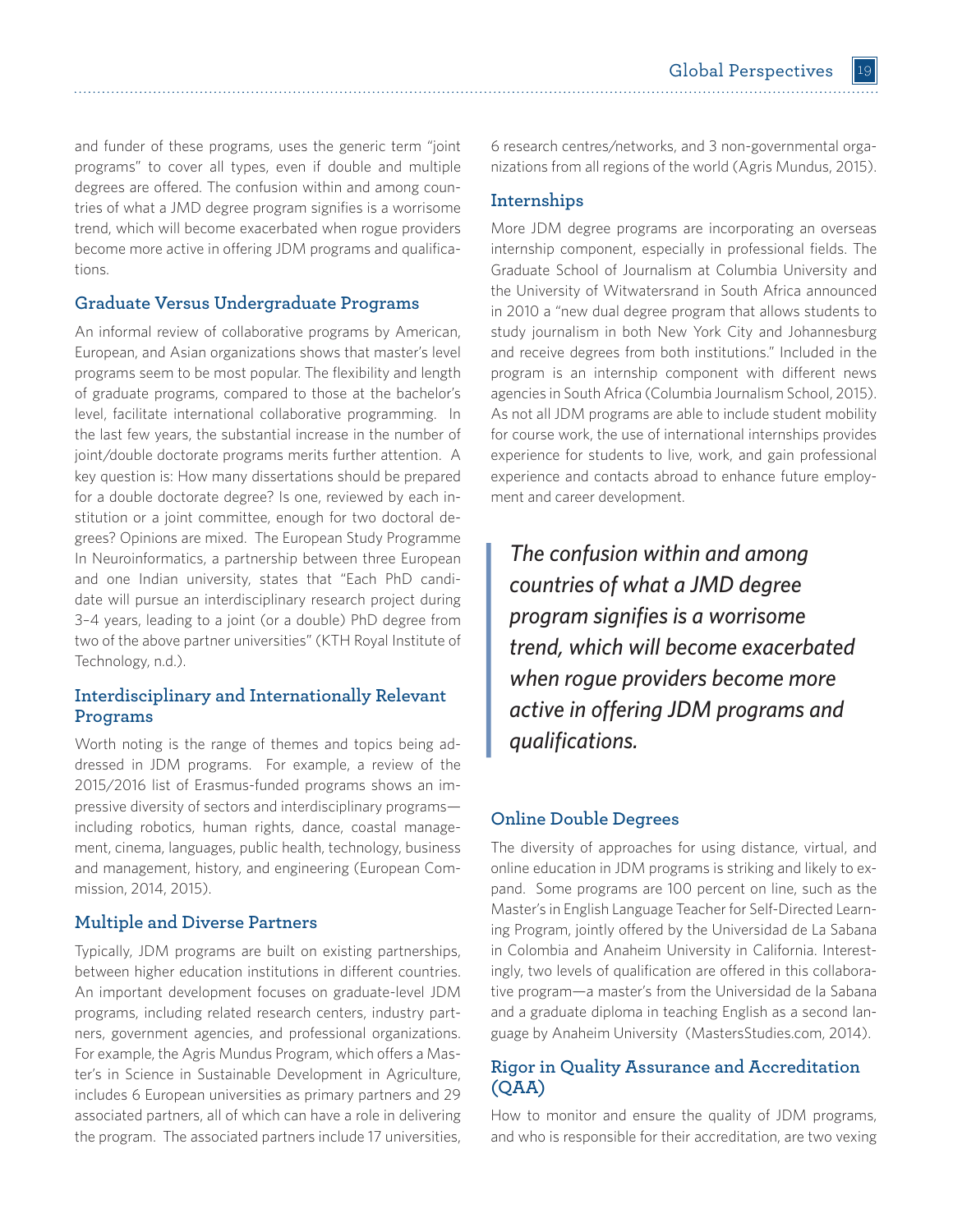questions. The involvement of two, and increasingly multiple, countries makes for a complex situation. Does each university/country apply its own internal or external QAA procedures? Can or should the program be accredited by one regionally based accreditation agency? There are no easy answers, as different traditions and policies exist for each institution/country. When the partners are within one region, there is more possibility of having one—not multiple—program accreditations completed; but, when the partnership is interregional, it becomes more complicated. The Joint Master's Program in International Humanitarian Action (NOHA, 2013), which involves seven primary partners and multiple associates, was established two decades ago and has extensive experience in the issues of quality assurance. This program has developed its own comprehensive and impressive *Internal Quality Handbook*, which includes common policies and procedures for a wide selection of issues related to maintaining and improving the quality of delivering and managing the joint master's degree program.

# **The Credit Conundrum**

One of the more troubling and ubiquitous issues related to double and multiple degrees is double counting of credits. A well-known business school in Australia promotes its international double degrees on its Web site by stating "Earn two internationally accredited master's degrees in about the same time that it would normally take you to get one. Our partnerships with prestigious overseas universities allow you the opportunity to combine study and travel, and gain a master's degree from another university along with your XXX degree. By studying at both institutions and cross-crediting your studies, you will meet the requirements of both degrees." In this case, "cross-crediting your studies" essentially means double counting completed courses and earned credits for two separate degrees. Another program—involving four respected universities in Europe, the United Kingdom, and Australia features a joint master's program, which is four semesters long. Students receive at least two, and often three, individual master's degree certificates, depending on how many universities they physically attended. Therefore, for a cohort of 20 students in a four-semester course, between 40 and 50 different master's degree certificates are awarded. These concrete, but not unique, examples from well-respected and accredited institutions raise serious questions about the integrity of the qualifications being offered—and whether, in fact, "discount degrees" are being awarded by double counting credits, courses, learning outcomes, or whatever measure is used to ensure completion of the program.

# **International Affiliation Transcripts: A Solution?**

It bears repeating that there are a wide range of benefits and advantages to international collaborative programs; many such programs are of outstanding quality. Furthermore, there are excellent examples of joint-degree programs—(resulting in one degree certificate with the formal endorsement of all partners involved—but legal issues impede the granting of joint degrees in many, if not most, countries. This has led to a proliferation of double- and multiple-degree programs. These appeal to students because of their international and career enhancing aspects, and allow universities to increase the numbers of degrees completed and conferred.

A solution needs to be found, which allows collaborative programs to flourish, but respects the integrity of what an earned university qualification represents. One approach worth consideration is the development of an internationally recognized and compliant addendum/transcript to a single-degree certificate, which identifies the international nature and partners of the program, and includes where and how many courses/ credits/internships were completed with each international partner. Is this a hopeless idea or a feasible approach?

#### **References**

- Agris Mundus. (2015). Agris Mundus: Sustainable development in agriculture master of science. Retrieved fro[m http://www.agrismundus.eu/](http://www.agrismundus.eu/Partners) [Partners](http://www.agrismundus.eu/Partners)
- Columbia Journalism School. (2015). Dual degree: Johannesburg. Retrieved from http://www.journalism.columbia.edu/page/285-dual-degreejohannesburg/287
- European Commission. (2014). Selected projects: Action 1 Erasmus Mundus joint doctorates (EMJDs). Retrieved from [http://eacea.ec.europa.eu/](http://eacea.ec.europa.eu/erasmus_mundus/results_compendia/selected_projects_action_1_joint_doctorates_en.php) [erasmus\\_mundus/results\\_compendia/selected\\_projects\\_action\\_1\\_joint\\_](http://eacea.ec.europa.eu/erasmus_mundus/results_compendia/selected_projects_action_1_joint_doctorates_en.php) [doctorates\\_en.php](http://eacea.ec.europa.eu/erasmus_mundus/results_compendia/selected_projects_action_1_joint_doctorates_en.php)
- European Commission. (2015). EMJMD catalogue. Retrieved from [https://](https://eacea.ec.europa.eu/erasmus-plus/library/emjmd-catalogue_en) [eacea.ec.europa.eu/erasmus-plus/library/emjmd-catalogue\\_en](https://eacea.ec.europa.eu/erasmus-plus/library/emjmd-catalogue_en)
- KTH Royal Institute of Technology. (n.d.). EuroSPIN Erasmus Mundus joint doctoral programme in neuroinformatics. Retrieved from [http://www.](http://www.kth.se/en/studies/phd/joint-doctorate/eurospin) [kth.se/en/studies/phd/joint-doctorate/eurospin](http://www.kth.se/en/studies/phd/joint-doctorate/eurospin)
- MastersStudies.com. (2014). Master in English language teaching for self-directed learning. Universidad de La Sabana, Department of Foreign Languages and Cultures. Retrieved from [http://www.masterstudies.com/](http://www.masterstudies.com/Master-in-English-Language-Teaching-for-Self-Directed-Learning/Colombia/SDLEC/) [Master-in-English-Language-Teaching-for-Self-Directed-Learning/](http://www.masterstudies.com/Master-in-English-Language-Teaching-for-Self-Directed-Learning/Colombia/SDLEC/) [Colombia/SDLEC/](http://www.masterstudies.com/Master-in-English-Language-Teaching-for-Self-Directed-Learning/Colombia/SDLEC/)
- NOHA. (2013). NOHA master's programme. Retrieved fro[m http://www.](http://www.nohanet.org/index.php?option=com_content&view=article&id=110:objectives&catid=105:noha-master&Itemid=650&lang=en) [nohanet.org/index.php?option=com\\_content&view=article&id=110:](http://www.nohanet.org/index.php?option=com_content&view=article&id=110:objectives&catid=105:noha-master&Itemid=650&lang=en) [objectives&catid=105:noha-master&Itemid=650&lang=en](http://www.nohanet.org/index.php?option=com_content&view=article&id=110:objectives&catid=105:noha-master&Itemid=650&lang=en)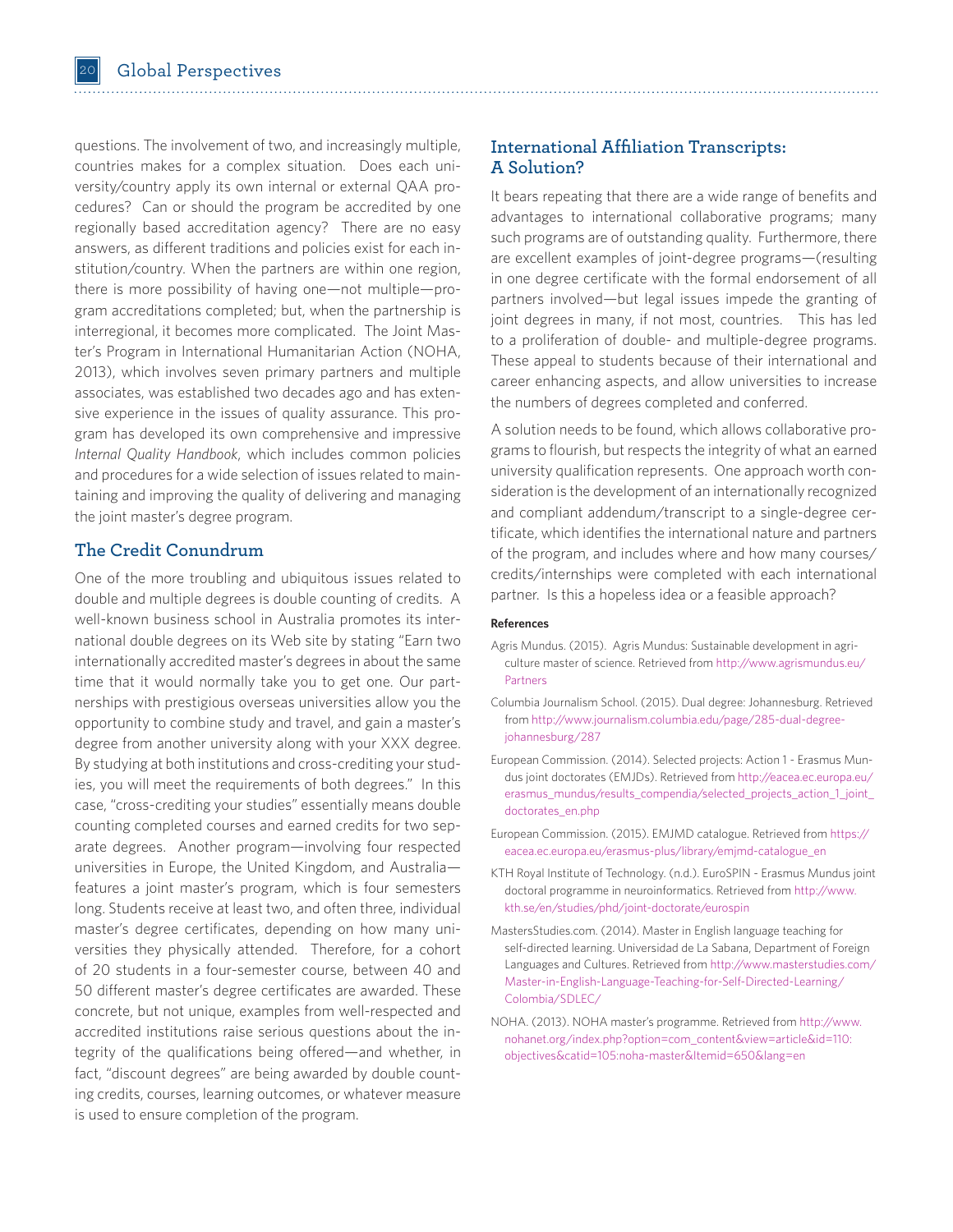# **Snapshot: International Dualand Joint-Degree Programming in Europe and Australia**

### **Georgiana Mihut and Christopher Ziguras**

The international dual- and joint-degree landscapes in both Europe and Australia are characterized by a cooperation approach to international education where foreign universities are perceived as viable equal partners. At the same time, there are several crucial differences between the Australian and European experiences with international joint and dual degrees.

In the case of Europe, international dual- and joint-degree programs have received the attention and financial support of the European Commission through various funding schemes, recently streamlined under the Horizon 2020 research and innovation program and the Erasmus+ education initiative. Horizon 2020 includes funding for PhD-level collaborative degree programs as part of the Marie Skłodowska-Curie Actions (MSCA) project. Erasmus Mundus (EM), a subprogram of Erasmus+, currently provides financial support for 121 joint- and dual-degree programs both within Europe and between Europe and third country partner institutions, including Australia. While some of the European Commission funding goes directly to support program operations, much is devoted to student scholarships; a substantial proportion of students enrolled in both the MSCA and EM joint- and dualdegree programs receive these grants to complete their programs.

The support of dual degrees is perceived to contribute toward the harmonization agenda of both the European Higher Education Area and the European Research Area. The implementation of the transferable credits system and of the Diploma Supplement (key components of the Bologna Process, which is now referred to as the European Higher Education Area) also supports collaborative degree programs by facilitating the mobility of students between different educational systems. However, challenges concerning accreditation of these programs, financial sustainability beyond the support of the European Commission, legislative gaps, quality assurance, compatibility between higher education systems and grading scales, degree recognition and curriculum integration, persist.

Several initiatives—such as the European Area of Recognition Project, Bridge - Best Recognition Instruments for the Dialogue between Global Experts, and the Joint Degree Management and Administration Network—aim at alleviating some of these challenges. Overall, the support of the European Commission for dual and joint degrees is expected to continue in the coming years, as reflected by the increased educational and research budget of the European Union for the period 2014 through 2020.

While in the case of Europe an intergovernmental body supports a substantial proportion of the joint and dual international degree programs, the effort in Australia is characterized by a bottom-up approach, with programs initiated, coordinated by, and funded through independent higher education institutions. Even with this decentralized structure, however, the strategic priorities of the country are visible in terms of the geographic orientation of Australian engagement abroad—the landscape is dominated by joint and dual degrees offered in partnership with institutions from Asia, the United States, and Europe. Similar challenges to the European landscape persist in Australia, with the addition of a lesser propensity for Australian students (as compared to European students) to integrate international mobility in their academic programs.

The key difference between Australia and continental Europe is the large-scale development of collaborative pathways for non-Australian undergraduate students into Australian higher education institutions. Sometimes these arrangements are considered within the scope of "joint and double degrees" because they usually involve collaboration between two institutions, but sometimes not because they are sequential rather than synchronous. Many international students entering Australian bachelor's degree programs have undertaken previous subdegree studies abroad or in Australia, most commonly in polytechnics and private colleges. In this regard, there are significant parallels between Australia and the United Kingdom, but less so between Australia and the rest of Europe.

Both in the case of Australia and Europe, dual and joint degrees are perceived as effective tools to attract international students, which contribute to the internationalization strategies of higher education institutions and serve as revenue sources.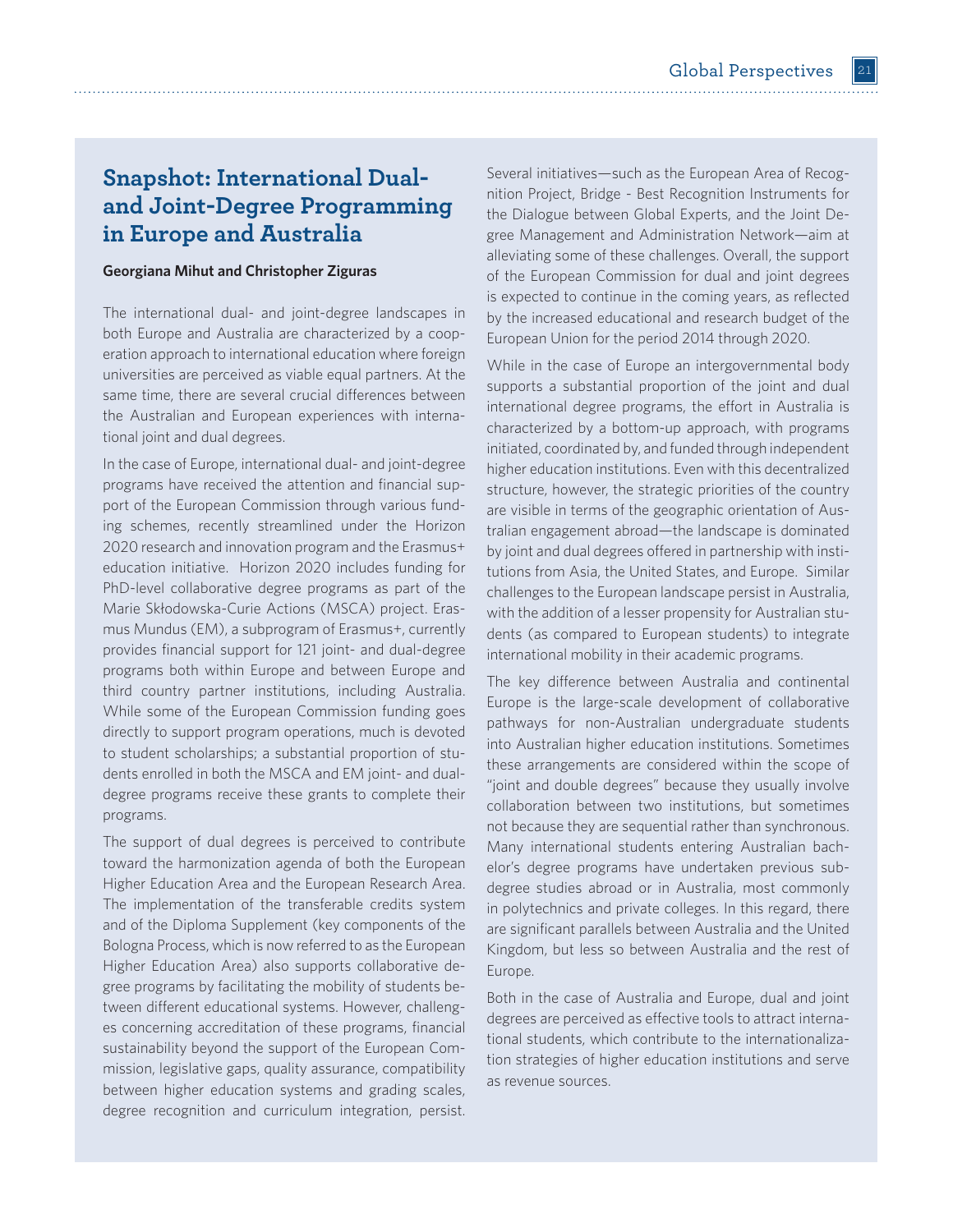# **Editors**



**Robin Matross Helms** is associate director for research at the American Council on Education, focusing on internationalization of US institutions and global higher education issues. Previously, she

has worked for the Institute of International Education and the University of Minnesota, and served as a consultant to the World Bank and the Institute for Higher Education Policy.



**Laura E. Rumbley** is associate director and lecturer at the Boston College Center for International Higher Education. Her research and teaching focus largely on internationalization of US and European

higher education. She serves as co-editor of the *Journal of Studies in International Education* and is Publications Committee chair for the European Association for International Education (EAIE).



**Philip G. Altbach** is research professor and director of the Center for International Higher Education at Boston College. He is coeditor of *The Road to Academic Excellence: The Making of World-Class Research* 

*Universities* (World Bank, 2011) and coauthor of *Trends in Global Higher Education: Tracking an Academic Revolution* (Sense, 2010).



Patti McGill Peterson is presidential advisor for global initiatives at the American Council on Education. She is the former executive director of the Council for International Exchange of Scholars

and has served as president of two US liberal arts institutions. Her most recent publication is *Confronting Challenges to the Liberal Arts Curriculum: Perspectives of Developing and Transitional Countries* (Routledge, 2012).

**Keep up with international trends in higher education.**

Follow our posts collected from media sources worldwide:



[Center for International Higher Education](http://www.facebook.com/Center.for.International.Higher.Education)

@B[C\\_CIHE](https://twitter.com/BC_CIHE/) and @[ACE\\_CIGE](https://twitter.com/ACE_CIGE/)

**Apply now for the ACE Institute for Leading Internationalization**

# June 7-9, 2015 Alexandria, VA

The American Council on Education (ACE) announces the third annual Institute for Leading Internationalization. Presidents, chief academic officers, and other internationalization experts will guide participants through a challenging three-day program that features small group work, simulations, and case studies. The Institute will be followed by an ACE-supervised project, where each participant will apply the learning of the Institute to a particular challenge or opportunity on his or her campus.

## **Who should attend:**

- » Those designated as the leader for internationalization on their campus, typically known as the senior international officer
- » Those who are leading internationalization within a campus unit, such as a professional school
- » Deans who have internationalization in their portfolio

Apply online at: www.acenet.edu/ILI

Early deadline: April 1, 2015 Regular deadline: May 1, 2015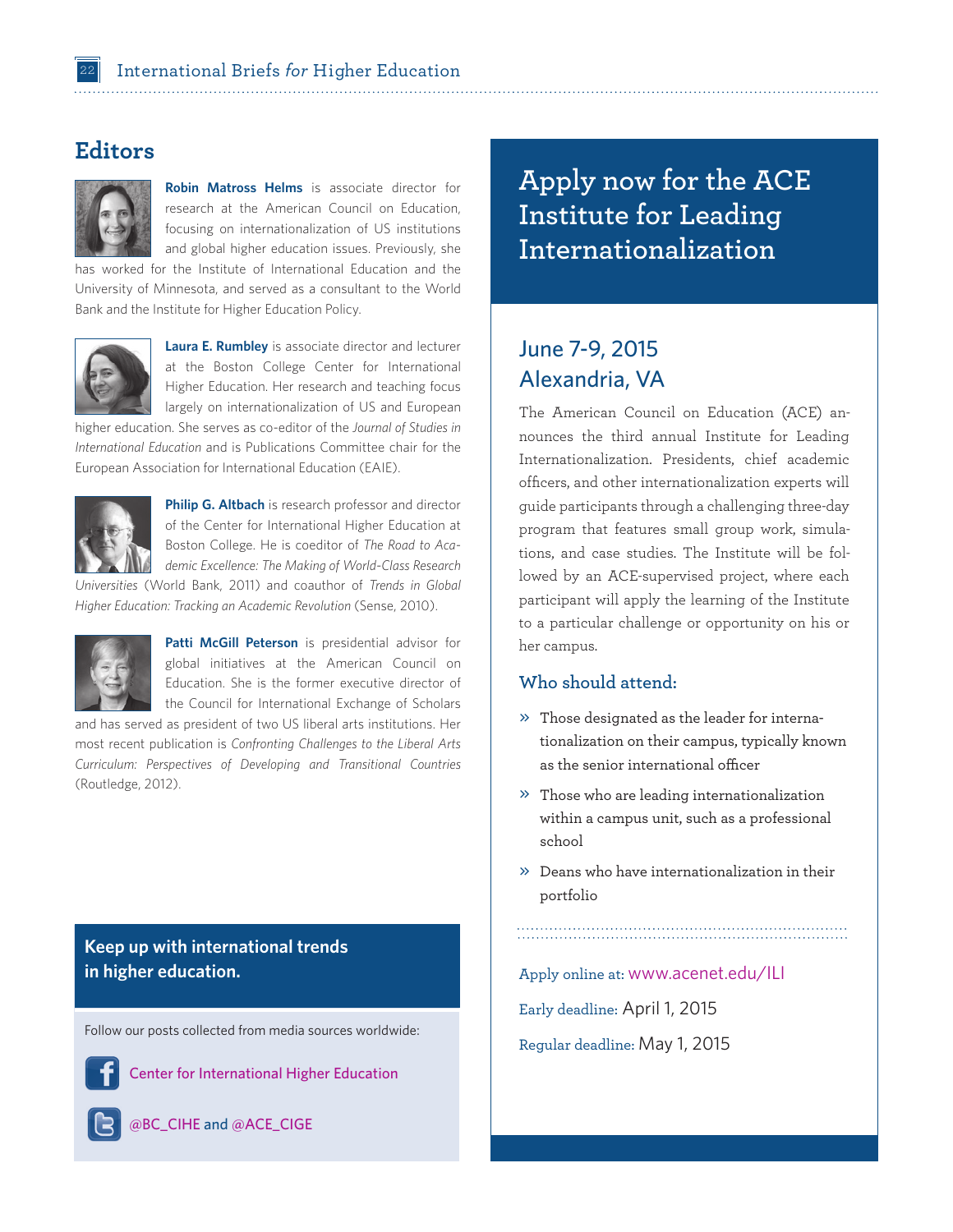# **Now available from ACE's Center for Internationalization and Global Engagement**

# **Internationalization in Action**

### *<http://www.acenet.edu/IIA>*

As part of ACE's effort to provide guidance to institutions engaged in internationalization, Internationalization in Action features institutional strategies and good practices gathered from participants in ACE programs and other experts in the field. Topics rotate regularly, and each installment includes examples, sample documents, and advice from a variety of institutions. Recent topics include engaging faculty in internationalization, and internationalization of the curriculum and co-curriculum.

# **International Higher Education Partnerships: A Global Review of Standards and Practices**

### *[http://www.acenet.edu/news-room/Pages/CIGE-Insights.aspx](http://www.acenet.edu/news-room/Pages/CIGE-Insights.aspx%0D)*

Based on an analysis of standards of good practice set forth by organizations in the United States and around the world, this paper identifies key issues entailed in developing and implementing sound international partnerships, and explores strategies for addressing them effectively. Examples and advice from a variety of programs and institutions are included.

# **INTERNATIONAL HIGHER EDUCATION**

# **INTERNATIONAL HIGHER EDUCATION**

*A quarterly publication of the*  **Boston College Center for International Higher Education**

To subscribe: *ejournals[.bc.edu/ojs/index.php/ihe](www.bc.edu/cihe/ihe)*

International Higher Education (IHE) is a reflection of the Center for International Higher Education's mission to encourage an international perspective that will contribute to enlightened policy and practice.

Through IHE, a network of distinguished international scholars offers commentary and current information on key issues that shape higher education worldwide. IHE is published in English, Chinese, Portuguese, Russian, and Spanish. Links to all editions can be found at *ejournals.bc.edu/ojs/index.php/ihe*.

IHE is distributed without charge to interested scholars, students, and policymakers through generous support from the Carnegie Corporation. Subscribers can receive a paper copy by mail, an electronic copy, or both.